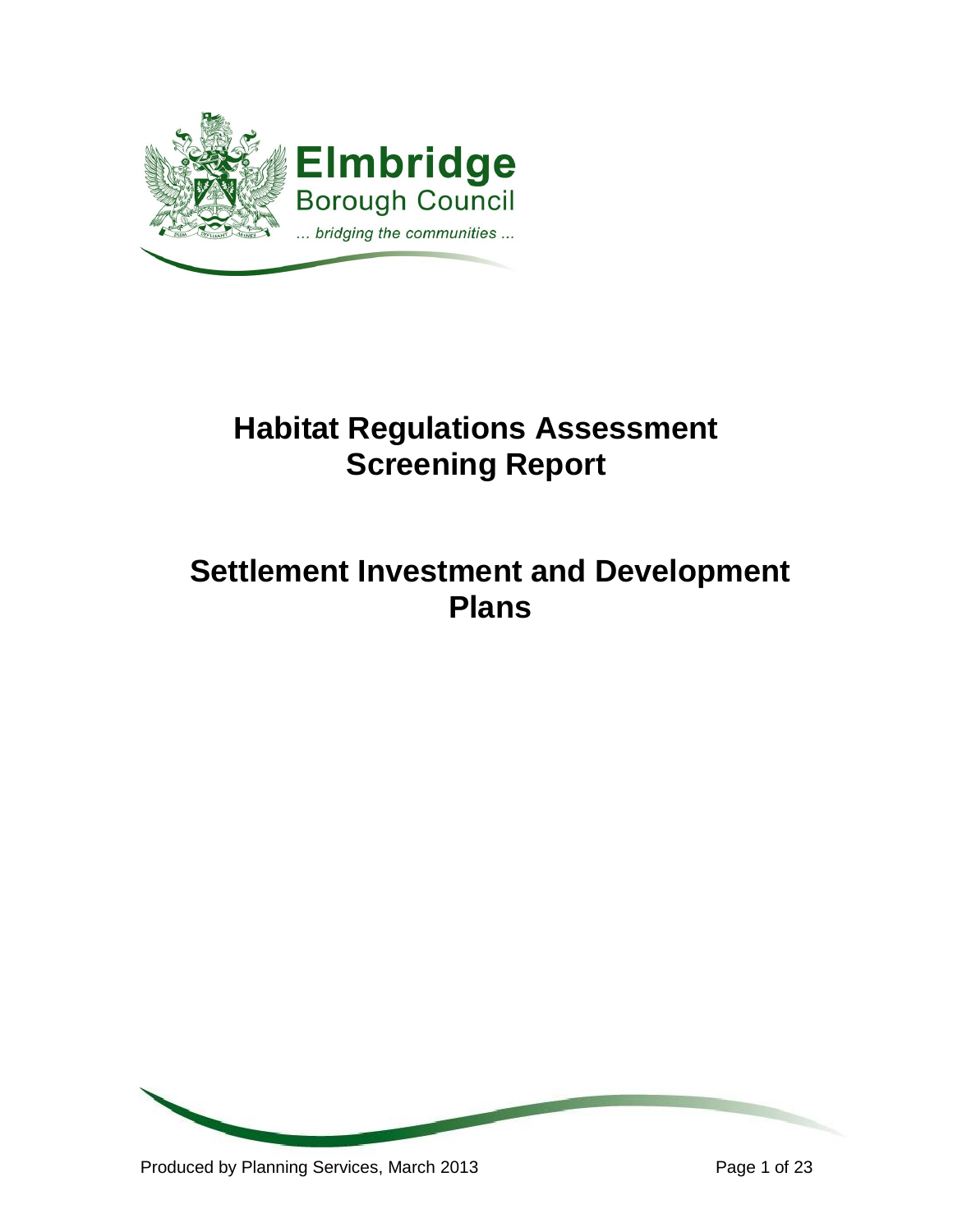## **1. Introduction**

1.1 Elmbridge Borough Council is currently producing a Settlement Investment and Development ("ID") Plan as part of its Local Plan. This document will allocate land for development, identify key designations and outline key community priorities regarding infrastructure provision.

## **Requirements of the Habitats Regulations**

1.2 The European Directive (92/43/EEC) on the conservation of Natural Habitats and Wild Flora and Fauna (the Habitats Directive) protects habitats and species of European nature conservation importance. The Habitats Directive established a network of internationally important sites designated for their ecological status. These are referred to as Natura 2000 sites or European Sites and comprise of Special Areas of Nature Conservation (SAC) and Special Protection Areas.

1.3 Article 6 of the Habitats Directive and Regulation 48 of the Habitats Regulations 2010 states the need to determine if an Appropriate Assessment (AA) is required for proposed plans or projects which are not necessary for the management of the site but which are likely to have a significant effect on one or more Natura 2000

1.4 The amended 2007 Habitats Regulations are currently only supported by draft guidance on "Planning for the Protection of European Sites: Appropriate Assessment" (Department of Communities and Local Government (DCLG), 2006) although European guidance also exists. Guidance on HRA suggests a three-stage process:

- 1. **Screening** Determining whether a plan in itself or 'in combination' is likely to have a significant effect on a European site. If "yes" then proceed to full AA.
- 2. **AA**  Determining whether, in view of the site's conservation objectives, the plan, in itself or in combination', would have an adverse effect (or risk of this) on a European site;
- 3. **Mitigation & Alternatives**  Assessment of mitigation and alternative solutions where the plan is assessed as having an adverse effect (or risk of this) on the integrity of the site, there should be an examination of the alternatives. If it is not possible to identify mitigation or alternatives, it will be necessary to establish the 'imperative reasons of overriding public interest' (IROPI). This is not considered a standard part of the process and will only be carried out in exceptional circumstances.

1.5 This report addresses the first stage of this process and seeks to determine whether the Council's policies and proposals set out in the Elmbridge Borough Council Settlement ID Plans will have any significant adverse impacts on nearby Natura 2000 sites either on its own or in combination with other plans or proposals.

1.6 This screening statement has been developed with close reference to the Elmbridge Core Strategy Habitat's Regulations Assessment (HRA), as well as those of adjoining boroughs, particularly Mole Valley District Council (MVDC), Reigate and Banstead Borough Council (RBBC) and Spelthorne Borough Council (SBC). Natural

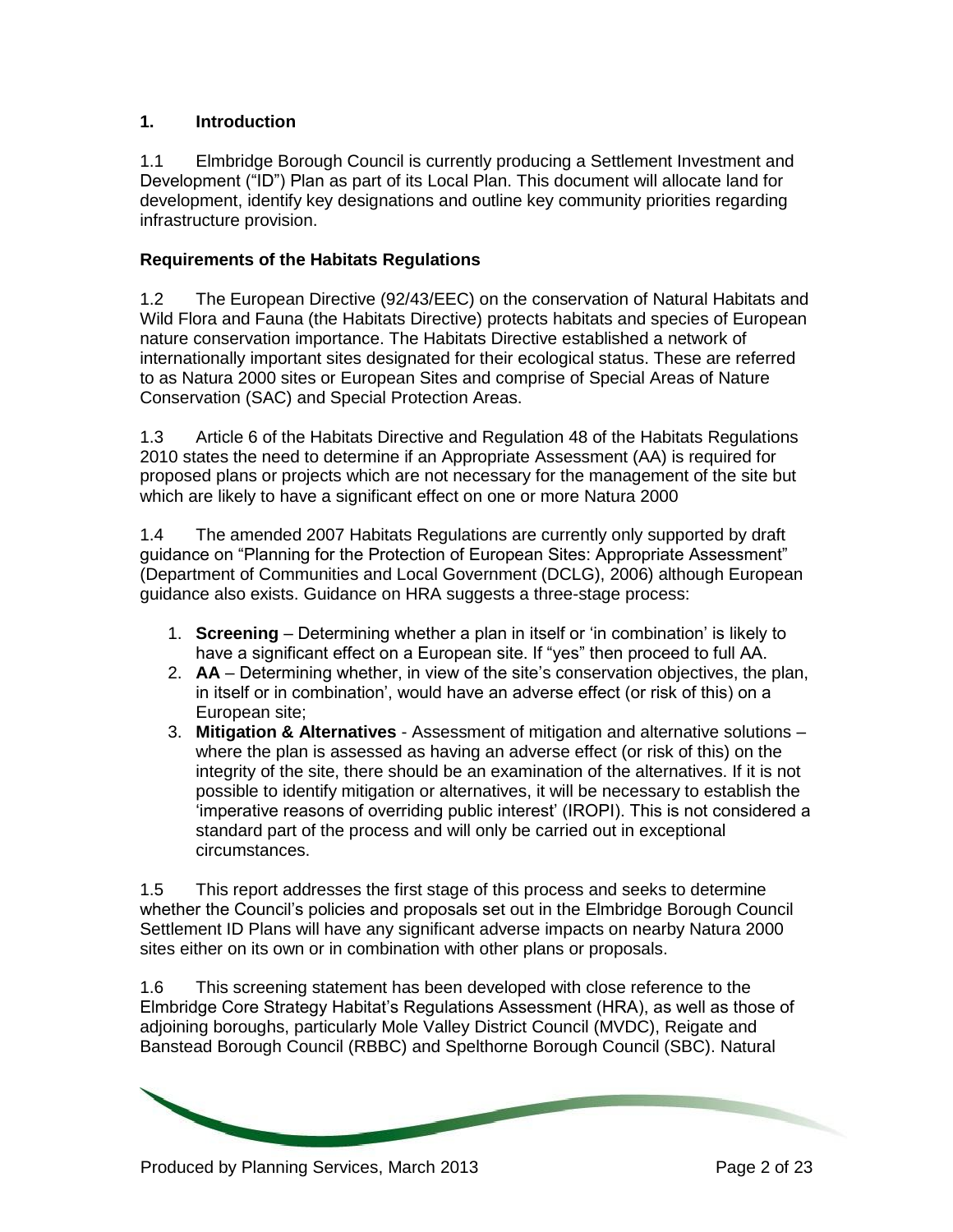England has been positively engaged in the HRA of the Elmbridge Core Strategy and this document takes account of comments previously received, as well as ongoing discussions and consultation.

## **Scope of the Settlement "ID" Plans**

1.7 Settlement Investment and Development (ID) Plans will detail the strategic site allocations and strategic designations required to support the delivery of the Core Strategy. The ID Plans will also set out the priorities for infrastructure delivery to support the levels of growth, and the broad locations of growth, set out in the Core Strategy. There will be eight separate Plans, one for each of the settlement areas set out in the Core Strategy. Allocations and designations will be set out within each of the separate plans.

1.8 Allocations will set out the expected type and amount of development on strategic sites in the Borough and will include sites delivering:

- Housing
- Traveller pitches
- Employment
- Retail
- **•** Leisure
- Infrastructure (such as schools, libraries, flood defences etc)

1.9 Designations will maintain specific uses on important sites and will include:

- Strategic Employment Land
- Open Space
- Traveller pitches

1.10 The Plan will not establish levels of development above that set out in the Core Strategy or seek to alter any designation other than those listed above. The plan will also work in combination with other Plans and SPDs to support the overall objectives as set out in the Core Strategy. This screening assessment has therefore taken account of the extensive work tart went into the screening and subsequent Appropriate Assessment hat was undertaken for the Core Strategy.

1.11 This screening report will therefore concentrate on whether any of the specific proposals within the Settlement ID Plans will give rise to any significant direct and indirect impacts on the Natural 2000 sites identified through the Appropriate Assessment of the Core Strategy.

#### **Screening Method**

1.12 In accordance with official guidance and current practice the following method was used to conduct the screening of the Settlement ID Plans. The approach combines both a plan and a site focus.

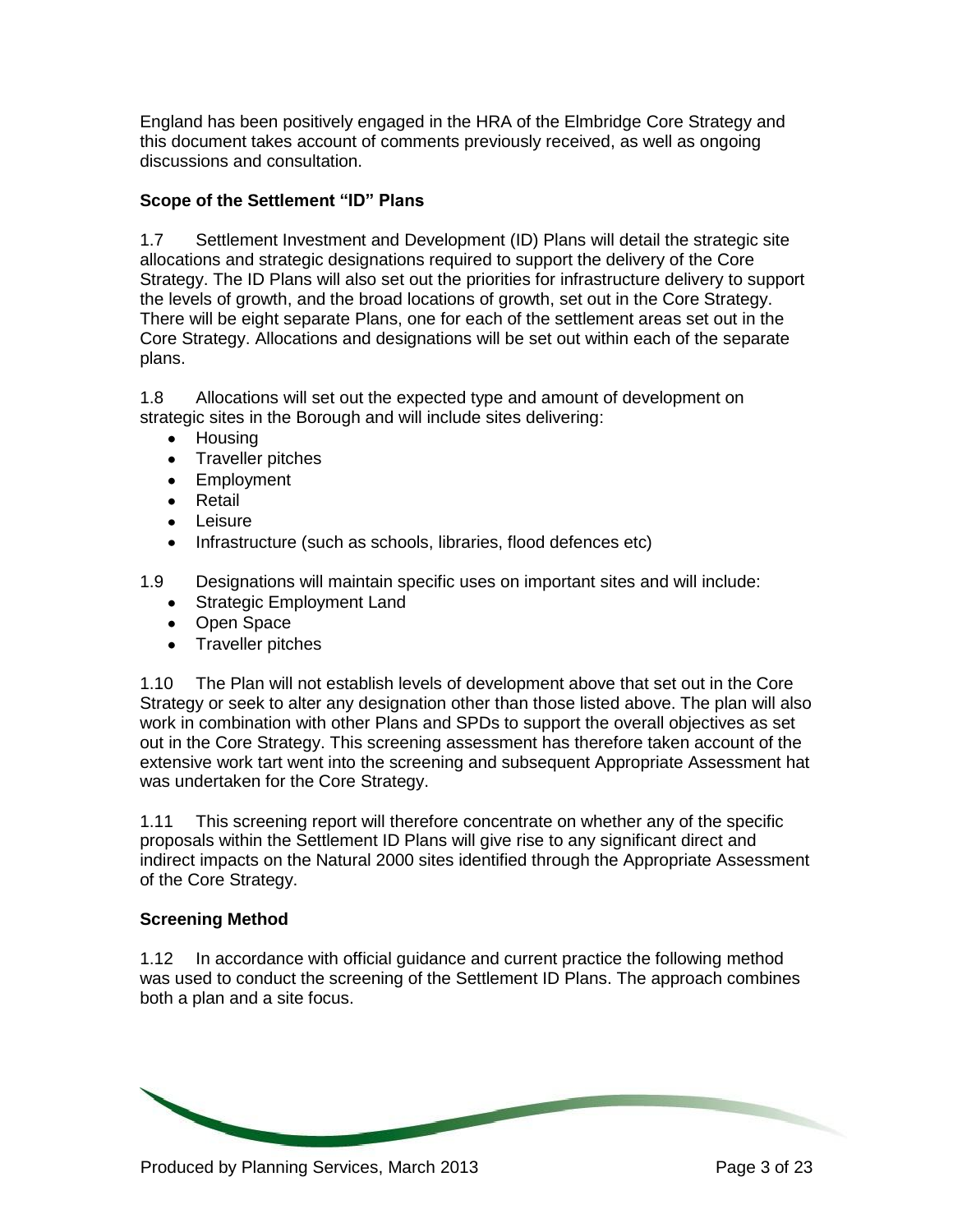- The plan focus first screens out those elements of the plan likely to affect European site integrity and then considers the impacts of the remaining elements on European sites, including the potential for in-combination impacts.
- The site focus considers the environmental conditions of the site and the factors required to maintain site integrity, and looks at the potential impacts the plan may have.

# **2. Background**

2.1 The Directive 92/43/EEC on the Conservation of Natural Habitats and Wild Flora and Fauna – the 'Habitats Directive' provides legal protection for habitats and species of European importance through the establishment and conservation of a network of sites known as 'Natura 2000' sites (European sites). European sites comprise Special Areas of Conservation (SAC) designated under the Habitats Directive and Special Protection Areas (SPA) designated under the Birds Directive (Directive 79/406/EEC on the conservation of wild birds). Planning Policy Statement 9: Biodiversity and Geological Conservation includes an expectation that listed Ramsar sites receive the same protection as designated SPAs and SACs.

2.2 Articles 6(3) and 6(4) of the Habitats Directive require an 'appropriate assessment' (known as a Habitats Regulations Assessment (HRA) of plans and projects likely to have a significant effect on a European site. Following a European Court Judgement ruling in October 2005, the Department of Environment, Food and Rural Affairs (DEFRA) published draft amendments to the Habitats Regulations, which transpose the requirements of the Directive into UK legislation, to require UK land use plans, as well as projects, to be subject to 'HRA'.

2.3 The purpose of HRA is to assess the impacts of plans against the conservation objectives of a European site. The assessment must determine whether the plan would adversely affect the integrity of the site in terms of its conservation objectives. Where adverse effects are identified these effects should be mitigated and other options should be explored.

2.4 The Habitats Directive applies the precautionary principle. A plan should only be permitted if it can be demonstrated that it will not adversely affect the integrity of the European site. However, in exceptional circumstances and as an exception to the rule, where negative effects cannot be mitigated, a plan may still be permitted if there are 'imperative reasons of overriding public interest'. These cases are rare. In such cases, compensation will be necessary to ensure the overall integrity of the site network.

2.5 In April 2012 the Government published the National Planning Policy Framework (NPPF) which replaced all existing Planning Policy Statements, Planning Policy Guidance and many of the circulars that previously set out government policy on strategic planning and development control. Paragraph 166 of the NPPF states the need for local plans, where required, to undergo a variety of environmental assessments as directed by the by European legislation such as the Habitats Regulations. The NPPF also states that:

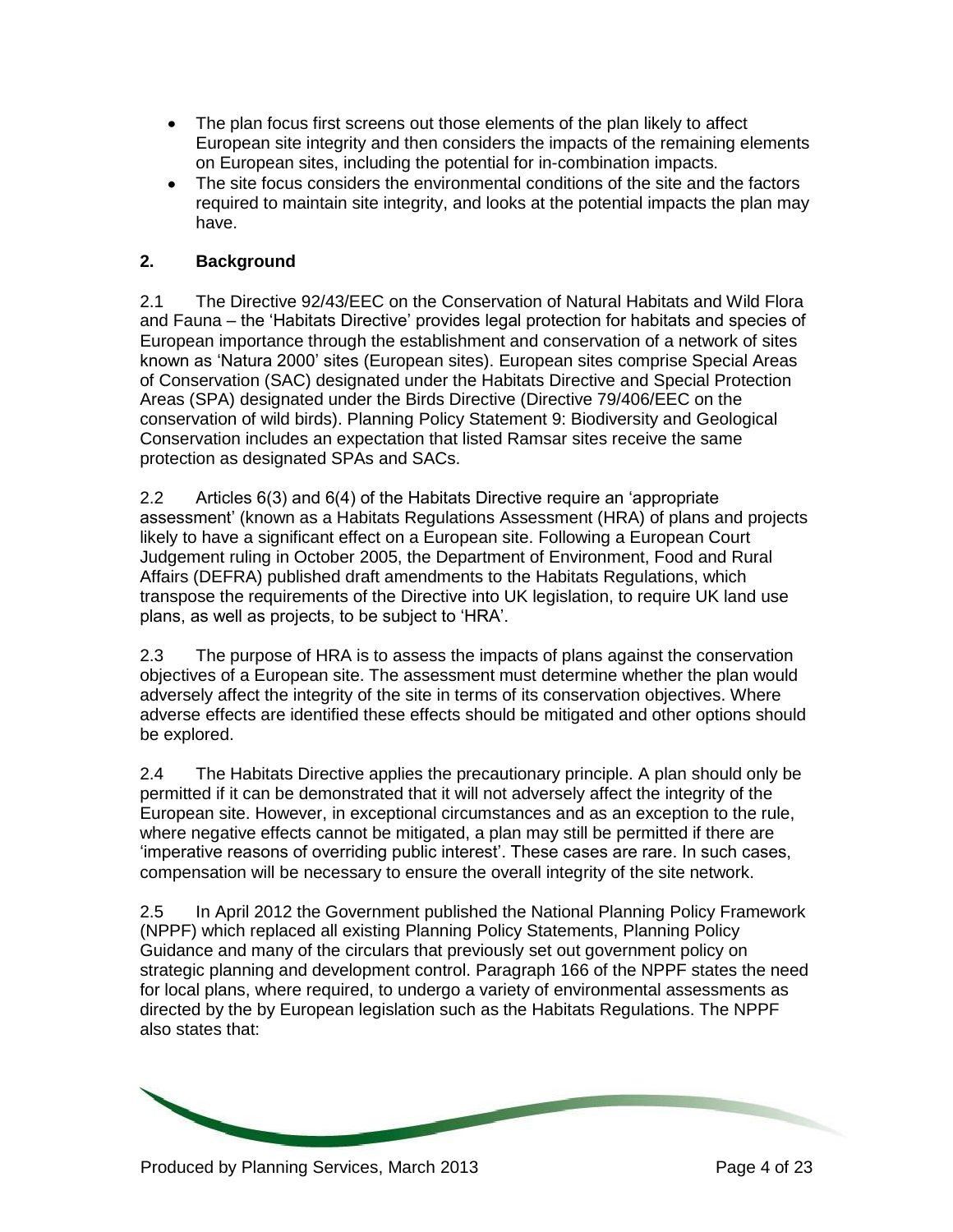- wherever possible assessments should share an evidence base and be conducted over similar timescales; and
- assessments should be proportionate and not repeat policy assessment that has already been undertaken.

2.6 Therefore in making any assessment of the possible impact of the Plan the findings of the Appropriate Assessment of the Core Strategy proposed mitigation measures set out in the Core Strategy have been taken into account.

# **The Appropriate Assessment of the Core Strategy**

2.7 The Screening Assessment of the Core Strategy found that the level of development and approach to the distribution of that development would be unlikely to have a significant effect on any of the Natura 2000 sites identified except for the effects of increased urbanisation and the potential increase in recreational use from residential development on the vegetation and birds in the Thames Basin Heaths Special Protection Area (SPA). Consequently an appropriate assessment for the Thames Basin Heaths SPA was undertaken and which sets out the avoidance and mitigation measures that were eventually adopted in the Core Strategy.

2.8 It is widely recognised and accepted that avoidance and mitigation measures are required to safeguard the SPA from recreational and urbanisation effects arising from new housing. This matter was addressed in detail in the Examination of the Draft South East Plan. Consequently, the South East Plan set out in policy NRM6 a two part approach to avoiding and mitigating the effects of increased recreational disturbance and urbanisation including on-site access management measures and off-site avoidance measures such as the provision of alternative open space.

2.9 A Joint Strategic Partnership Board (JSPB) was set up to take forward, agree and deliver the mitigation and avoidance measures identified. The board comprises representatives of the affected local authorities, Government Office of the South East, South East England Partnership Board, Natural England, Wildlife Trusts, amongst others. In February 2009, the Board agreed a Joint Delivery Framework, which sets out details of mitigation and avoidance measures based on South East Plan Policy NRM6 to avoid adverse impact on the SPA.

2.10 However, following the general election May 2010 the new Coalition government made it clear the Regional Spatial Strategies would be removed from the planning policy framework. The Council therefore set out the mitigation approach from the South East Plan in its Core Strategy.

2.11 Policies CS13 Thames Basin Heaths Special Protection Area, CS14 Green Infrastructure and CS15 Biodiversity are the key polices in the Core Strategy outlining how the Council will ensure any impact on key sites that may arise is mitigated.

2.12 The mitigation measures include the provision of both on-site and off-site measures. On-site measures will be delivered through the Strategic Access Management and Monitoring (SAMM) project that will provide wardening and information

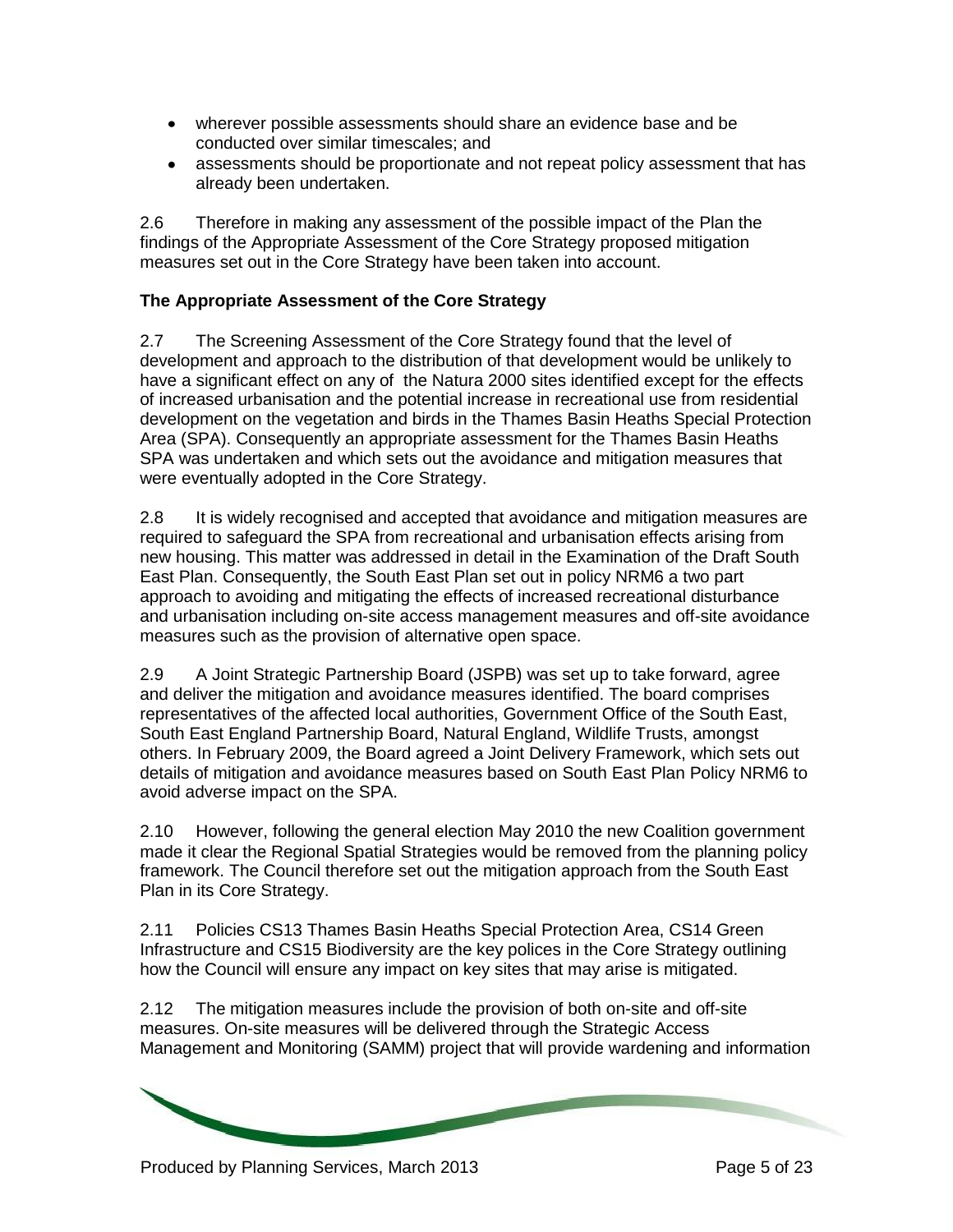on visitor numbers and their impact. Off-site avoidance measures will be provided through the delivery of alternative open space for recreation known as Suitable Alternative Natural Greenspace (SANG). Full details are provided in policy CS13 Thames Basin Heaths Special Protection Area in the Core Strategy.

2.13 These measures will be paid for directly from new development through developer contributions. These are currently set out in the Council's Planning Obligations and Infrastructure SPD which will be replaced by the Council's Developer Contributions SPD on the adoption of a CIL Charging Schedule.

2.14 In the absence of the proposed measures there is the potential for the Elmbridge Core Strategy to have in-combination impacts with other plans. However, by implementing the avoidance and mitigation measures outlined above the plan itself will have no effect. Furthermore, each of the local authorities where development has the potential to impact on the Thames Basin Heaths SPA have already or are in the process of producing a Core Strategy Plan, which will be accompanied by an HRA identifying potential adverse impacts and, where possible, avoiding or removing these.

# **3. Screening Assessment**

## **European sites that could be effected by the Plan**

3.1 In considering those sites upon which the potential for significant effects may exist, a precautionary approach has been adopted, and all sites within 15 km (linear) of the borough boundary have been included. This approach has previously been supported by Natural England in the screening work undertaken by other boroughs. The extent of the area of search reflects the likely 'reach' of any impacts arising from the Elmbridge Core Strategy. This is not an exact science and any wider impacts identified would also have to be considered.

3.2 Table 1 below lists those European sites lying within 15km (linear) of the Borough boundary and Appendix 1 contains a map indicating their location. Only the Thames Basin Heaths SPA and South West London Waterbodies SPA are within the boundaries of Elmbridge, all other sites are located outside of the Borough.

| <b>Site Name</b>                     | <b>Designation</b>     | <b>Straight line</b><br>distance from<br>borough<br>boundary (km) | Site area<br>(ha) | <b>Brief reason for</b><br>designation                       |
|--------------------------------------|------------------------|-------------------------------------------------------------------|-------------------|--------------------------------------------------------------|
| Mole Gap to<br>Reigate<br>Escarpment | <b>SAC</b>             | $\overline{4}$                                                    | 887.68            | Calcareous grassland<br>important for its box scrub          |
| Richmond<br>Park                     | <b>SAC</b>             | 4.5                                                               | 846.68            | <b>Important for Stag Beetle</b>                             |
| South West<br>London<br>Waterbodies  | <b>SPA</b><br>(RAMSAR) | Within and<br>around                                              | 828.14            | Important over wintering site<br>for Gadwell and<br>Shoveler |

#### **Table 1: European sites within 15km of the Borough boundary**

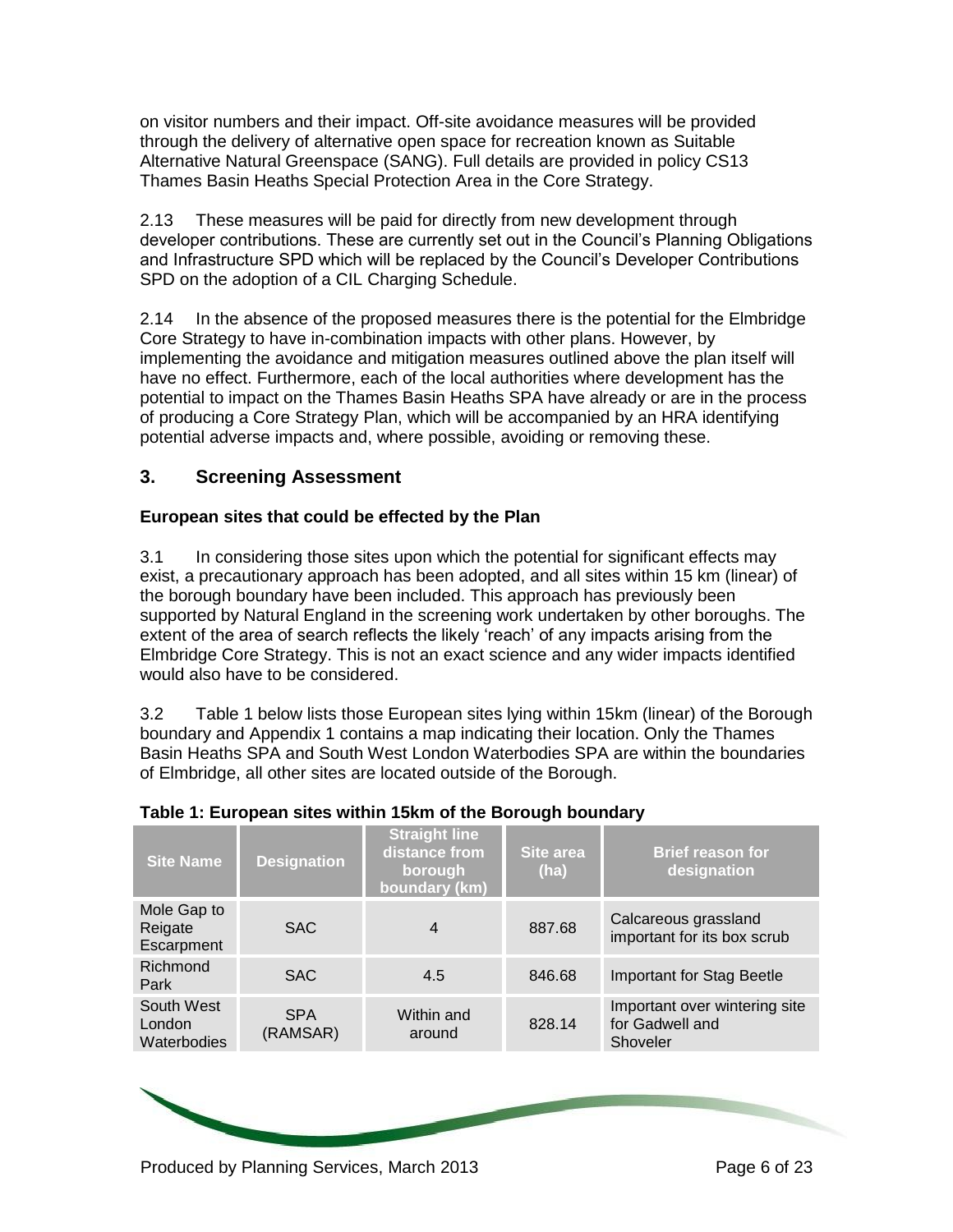| <b>Site Name</b>                            | <b>Designation</b> | <b>Straight line</b><br>distance from<br>borough<br>boundary (km) | Site area<br>(ha) | <b>Brief reason for</b><br>designation                                                       |
|---------------------------------------------|--------------------|-------------------------------------------------------------------|-------------------|----------------------------------------------------------------------------------------------|
| Thames<br><b>Basin</b><br><b>Heaths</b>     | <b>SPA</b>         | Within and<br>around                                              | 8274.74           | Lowland heath with<br>important populations of<br>Nightjar, Dartford Warbler<br>and Woodlark |
| Thursley,<br>Ash,<br>Pirbright &<br>Chobham | SAC.               | 8                                                                 | 5138              | Lowland heaths                                                                               |
| Wimbledon<br>Common                         | <b>SAC</b>         | 5.9                                                               | 348.31            | <b>Important for Stag Beetle</b>                                                             |
| Windsor<br>Forest &<br><b>Great Park</b>    | <b>SAC</b>         | 10.5                                                              | 1687.26           | Veteran Oaks, violet click<br>beetles                                                        |

#### **Existing trends and future development**

3.3 The amount and distribution of development expected in Elmbridge is set out in the Core Strategy. Policy CS1 sets out the overarching spatial strategy for the Borough. It states that all new development will be delivered in the urban area, with the majority of development occurring on previously developed land.

3.4 Policy CS2 Housing sets out a housing target of 3375 new units to be delivered over the next 15 years. The expected levels of residential development within each settlement area is also outlined in policy CS2 of the Core Strategy. These are not targets, they are estimates of the potential for development and could be either higher or lower than indicated. These are outlined below:

- $\bullet$  Walton 675 to 725
- $\bullet$  Weybridge 625 to 675
- East and West Molesey 350 to 400
- $\bullet$  Esher 475 to 525
- Long Ditton, Thames Ditton, Hinchley Wood and Weston Green 372 to 425
- Cobham, Oxshott, Stoke D'Abernon and Downside 575 to 625
- Claygate  $-50$  to 100

3.5 The level of development for other uses such as retail and employment uses is expected to be significantly smaller. Evidence used in the preparation of the Core Strategy shows that the demand for office floorspace can be accommodated from existing vacancies and the demand for industrial floorspace will decline slightly. The only area where there is potential for growth is in warehousing, however, this is relatively small and will be accommodated within existing employment areas as set out in policy CS23 Employment Land.

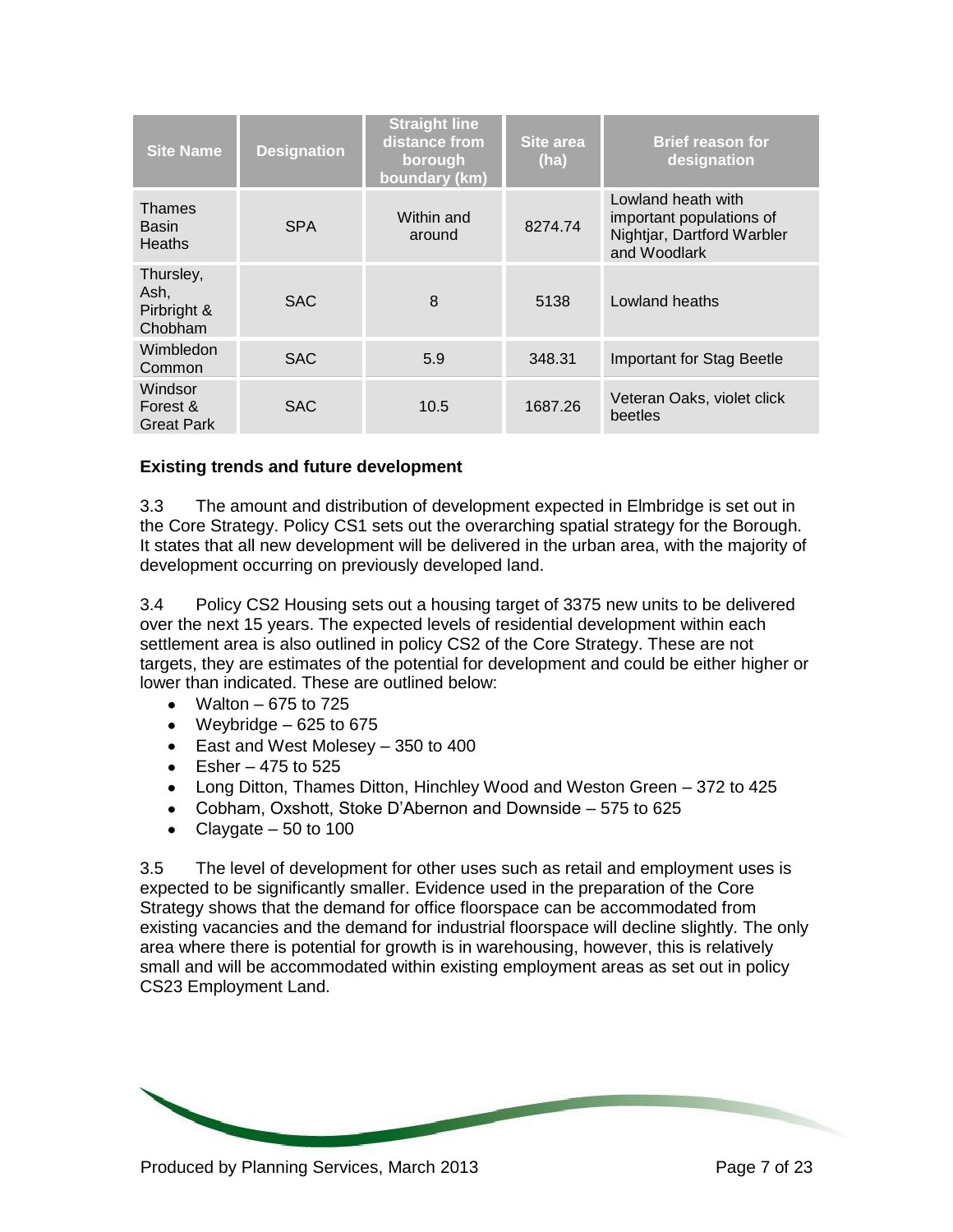3.6 There is not expected to be any significant increase in demand for either comparison or convenience retail floorspace. However, any growth in retail, leisure and office uses in future will be directed to town centres as set out in policy CS18 Town centres and CS23 Employment land.

## **Settlement ID Plans: screening of policies**

3.7 The first stage of the preparation of these plans has been the identification of:

- sites with the potential for redevelopment,
- areas for designation as open space or Local Green Space
- the designation of all existing Gypsy and Traveller sites
- The designation of Strategic Employment Land

3.8 All the sites put forward for allocation or designation were first screened against the Core Strategy polices, including polices that impact on the Thames Basin Heaths. Any sites not in conformity with the Core Strategy were not taken forward to later assessments and have not been considered within this Screening Report.

3.9 Following this initial screening of the sites identified the Council are required to set out all reasonable options for the redevelopment of each site. The process of identifying these options is set out in the Site Assessment Methodology. In combination the options set out for each site in the ID Plans would not deliver more development than the levels set out in the Core Strategy. In addition any development that came forward through these allocations would be subject to the policies set out in Core Strategy and as such would be subject to the mitigation measures set out policy CS13 Thanes Basin Heaths Special Protection Area.

3.10 Therefore, in screening both the allocations and designations set out in the Settlement ID Plans against the Habitats Regulations the Council is of the opinion that they will not have any additional impact than that set out in the Core Strategy. However, the Council is aware that development outside of existing 5km zone could potentially impact on the SPA and as such require appropriate mitigation to be delivered.

3.11 To address this the Council has identified those potential development sites that are outside of the zone of influence but have the potential to have a significant impact on the SPA. As set out in the Joint Delivery Framework only sites that could deliver in excess of 50 units between 5km and 7km are considered of being sufficient scale and proximity as to potentially require mitigation1. Two sites have been identified that meet this criteria and are set out in Table 2 below.

 $\overline{a}$ <sup>1</sup> Paragraph 4.4 Thames Basin Heaths Special Protection Area Delivery Framework. Thames Basin Heaths Joint Strategic Partnership Board (2009)

Produced by Planning Services, March 2013 **Produced by Page 8 of 23**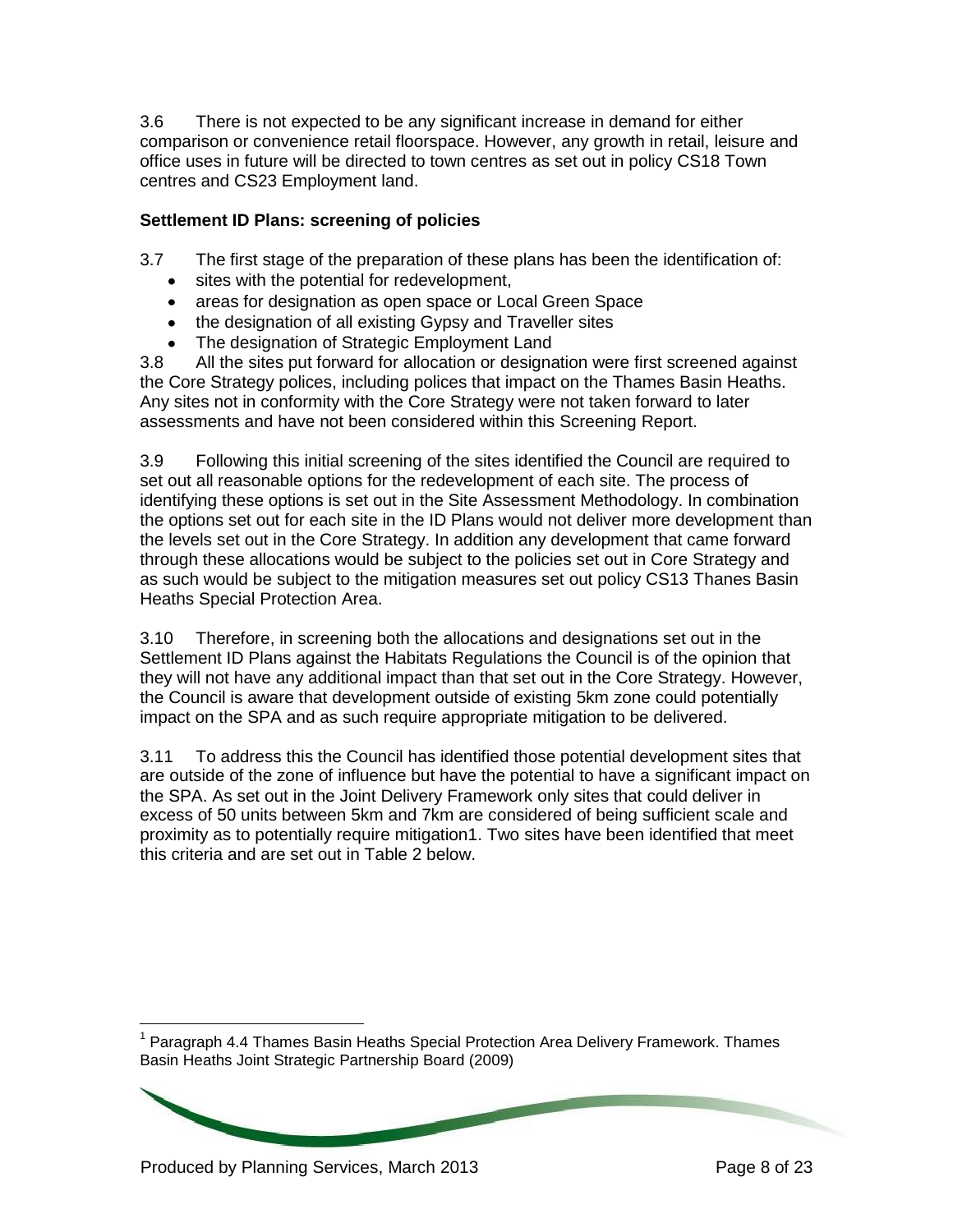| $\mathbf{R}$ apic $\mathbf{Z}$ . Totonual situs |                                       |                                                                                                                                                                                                                                                                                                                                                                                                                                                                                                                                                                                                                                                                                                                                                                                                                                                                                                                                                                                                                                                                                                                                                                                                                                       |
|-------------------------------------------------|---------------------------------------|---------------------------------------------------------------------------------------------------------------------------------------------------------------------------------------------------------------------------------------------------------------------------------------------------------------------------------------------------------------------------------------------------------------------------------------------------------------------------------------------------------------------------------------------------------------------------------------------------------------------------------------------------------------------------------------------------------------------------------------------------------------------------------------------------------------------------------------------------------------------------------------------------------------------------------------------------------------------------------------------------------------------------------------------------------------------------------------------------------------------------------------------------------------------------------------------------------------------------------------|
| <b>Site</b><br><b>Reference</b>                 | <b>Site</b><br>name                   | <b>Proposed options</b>                                                                                                                                                                                                                                                                                                                                                                                                                                                                                                                                                                                                                                                                                                                                                                                                                                                                                                                                                                                                                                                                                                                                                                                                               |
| DEV/HER4                                        | <b>Rydens</b><br>Enterprise<br>School | <b>Option A</b> – Allocate land to the east of the existing school<br>for the provision of a new 10 form of entry secondary school<br>with the old school site being redeveloped for housing<br><b>Option B</b> – Allocate land elsewhere within the site for the<br>provision of a new 10 form of entry secondary school with<br>the old school site being redeveloped for housing<br><b>Option C</b> – Allocate land to the east of the existing school<br>for the provision of a new 10 form of entry secondary school<br>with the old school site providing open space to<br>compensate for the loss<br><b>Option <math>D</math></b> – Allocate land elsewhere within the site for the<br>provision of a new 10 form of entry secondary school with<br>the old school site providing open space to compensate for<br>the loss<br><b>Option E</b> – Allocate for expansion of existing school<br>facilities (Education Opportunity Area) to accommodate an<br>increase in pupil numbers.<br><b>Option <math>F - Do</math></b> not allocate for the provision of a new school<br>and associated housing development (as existing)<br><b>Option G</b> – Do not allocate for expansion of existing school<br>facilities (as existing) |
| DEV/WAL37                                       | Walton<br>Court                       | <b>Option A</b> – Allocate for a change of use with the potential<br>to deliver up to 180 dwellings<br><b>Option B</b> – Allocate for a change of use with the potential<br>to deliver up to 150 dwellings<br><b>Option C</b> – Allocate for a development of a hotel<br><b>Option D</b> – Do not allocate (as existing)                                                                                                                                                                                                                                                                                                                                                                                                                                                                                                                                                                                                                                                                                                                                                                                                                                                                                                              |

#### **Table 2: Potential sites**

3.12 An assessment of the potential impact of these sites on the THB SPA will only be required where the option taken forward is for residential development over 50 units. This will be undertaken prior to setting out the proposed development option and will include the identification of appropriate mitigation.

#### **In combination effects of other plans**

3.13 The in combination effects of other plans are set out on page 9 of HRA for Core Strategy. Any changes to the development plans and polices in or around Elmbridge set out in Table 2 of the HRA for the Core Strategy are set out in Table 3 below.

| Lable 3: In combination effects                        |                                                                                                                                                                          |
|--------------------------------------------------------|--------------------------------------------------------------------------------------------------------------------------------------------------------------------------|
| <b>Plan</b>                                            | <b>Proposal</b>                                                                                                                                                          |
| <b>Tandridge District</b><br>Council: Core<br>Strategy | No change. Published a statement of intentions setting out why the<br>Council does not intend to review the adopted housing requirement<br>set out in its Core Strategy. |
|                                                        |                                                                                                                                                                          |

#### **Table 3: In combination effects**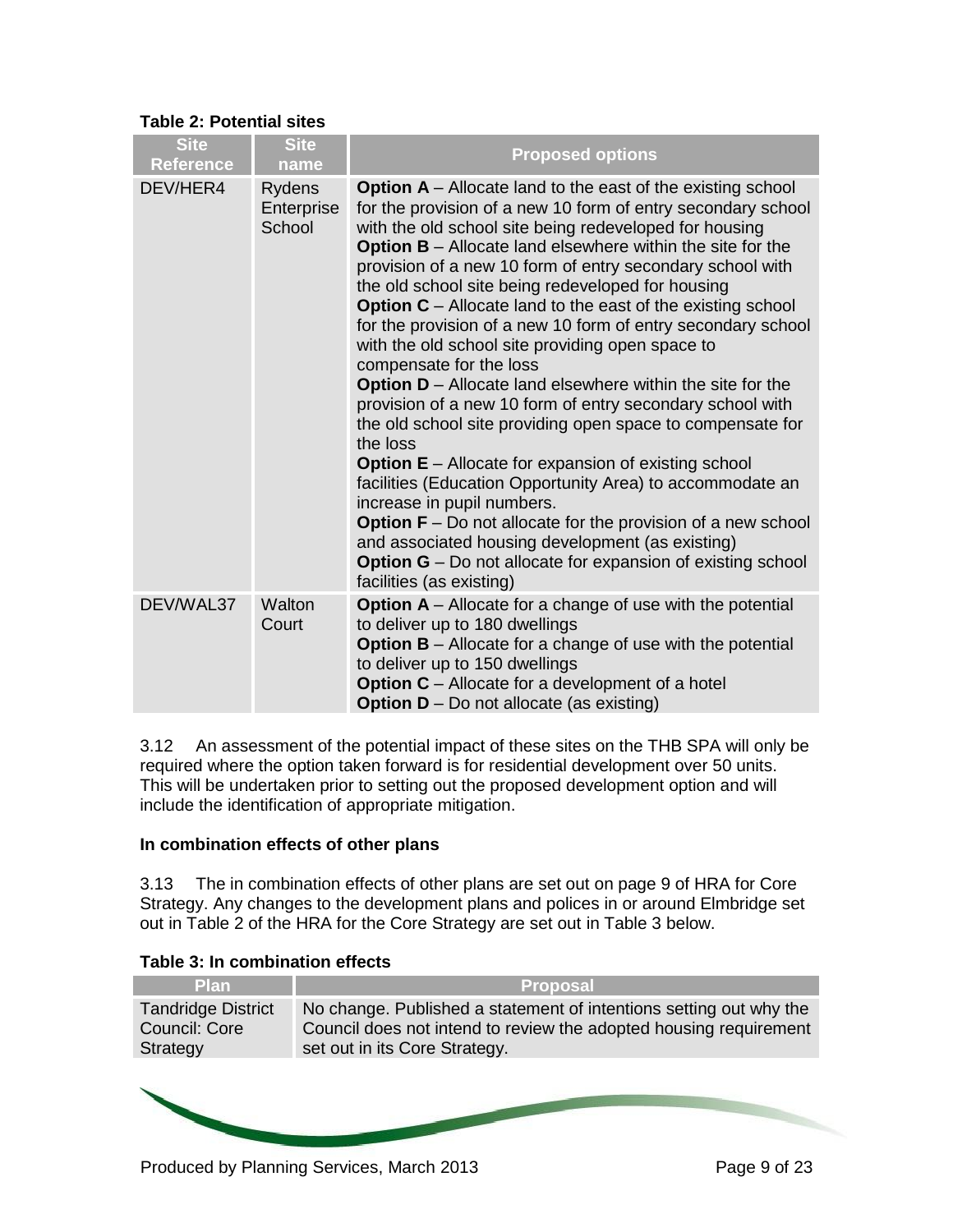| <b>Proposal</b>                                                                                                                                                                                                                                                                                                                                                                                                                                   |
|---------------------------------------------------------------------------------------------------------------------------------------------------------------------------------------------------------------------------------------------------------------------------------------------------------------------------------------------------------------------------------------------------------------------------------------------------|
| No change                                                                                                                                                                                                                                                                                                                                                                                                                                         |
| Adopted Core Strategy in 2012. Annual housing target of 375 to<br>meet plan period (2012 to 2026) of 5625. HRA Screening report<br>indicated that stage 2 and 3 of the assessment not required. This<br>position was supported by Natural England.                                                                                                                                                                                                |
| No Change                                                                                                                                                                                                                                                                                                                                                                                                                                         |
| No change                                                                                                                                                                                                                                                                                                                                                                                                                                         |
| Draft Local Plan Core Strategy being consulted on between 14<br>February and 28 March 2013. Appropriate Assessment in<br>preparation.                                                                                                                                                                                                                                                                                                             |
| Core Strategy adopted in October 2012. 4964 homes proposed<br>between 2010 and 2027. Appropriate Assessment undertaken with<br>appropriate polices set out in the Core Strategy to mitigate the<br>potential impacts of housing.                                                                                                                                                                                                                  |
| Published an interim housing delivery target of 322 homes per<br>annum. This will be used until the adoption of its Core Strategy,<br>planned for 2014. AA still in preparation.                                                                                                                                                                                                                                                                  |
| Core Strategy submitted for examination in May 2012. Following an<br>exploratory meeting with the inspector the Council are consulting<br>on further amendments. Core Strategy sets out the proposal to<br>deliver 6900 homes between 2012 and 2027. An average of 460<br>homes per annum. HRA of the Core Strategy published in 2012<br>and states that there will be no potential impacts on European<br>sites. NE concur with this assessment. |
| No change                                                                                                                                                                                                                                                                                                                                                                                                                                         |
| No change                                                                                                                                                                                                                                                                                                                                                                                                                                         |
| Adopted in 2009. Natural England stated that they had no<br>objections to the Plan based on the information and proposed<br>mitigation set out in both the plan and HRA. No change to the risks<br>as set out in the HRA for the Elmbridge Core Strategy.                                                                                                                                                                                         |
| The third Surrey Local Transport Plan was adopted in April 2011.<br>The Screening Report prepare dto ascertain whether a HRA was<br>required found that there would be no adverse effects of the<br>transport plan alone or in combination with other plans.                                                                                                                                                                                      |
| The plan sets out the vision, policies and plans for the future<br>management of the Surrey Hills Area of Outstanding Natural<br>Beauty. An SEA was undertaken on the Plan but not AA.                                                                                                                                                                                                                                                            |
|                                                                                                                                                                                                                                                                                                                                                                                                                                                   |

**Contract Contract Contract Contract Contract Contract Contract Contract Contract Contract Contract Contract Contract Contract Contract Contract Contract Contract Contract Contract Contract Contract Contract Contract Contr**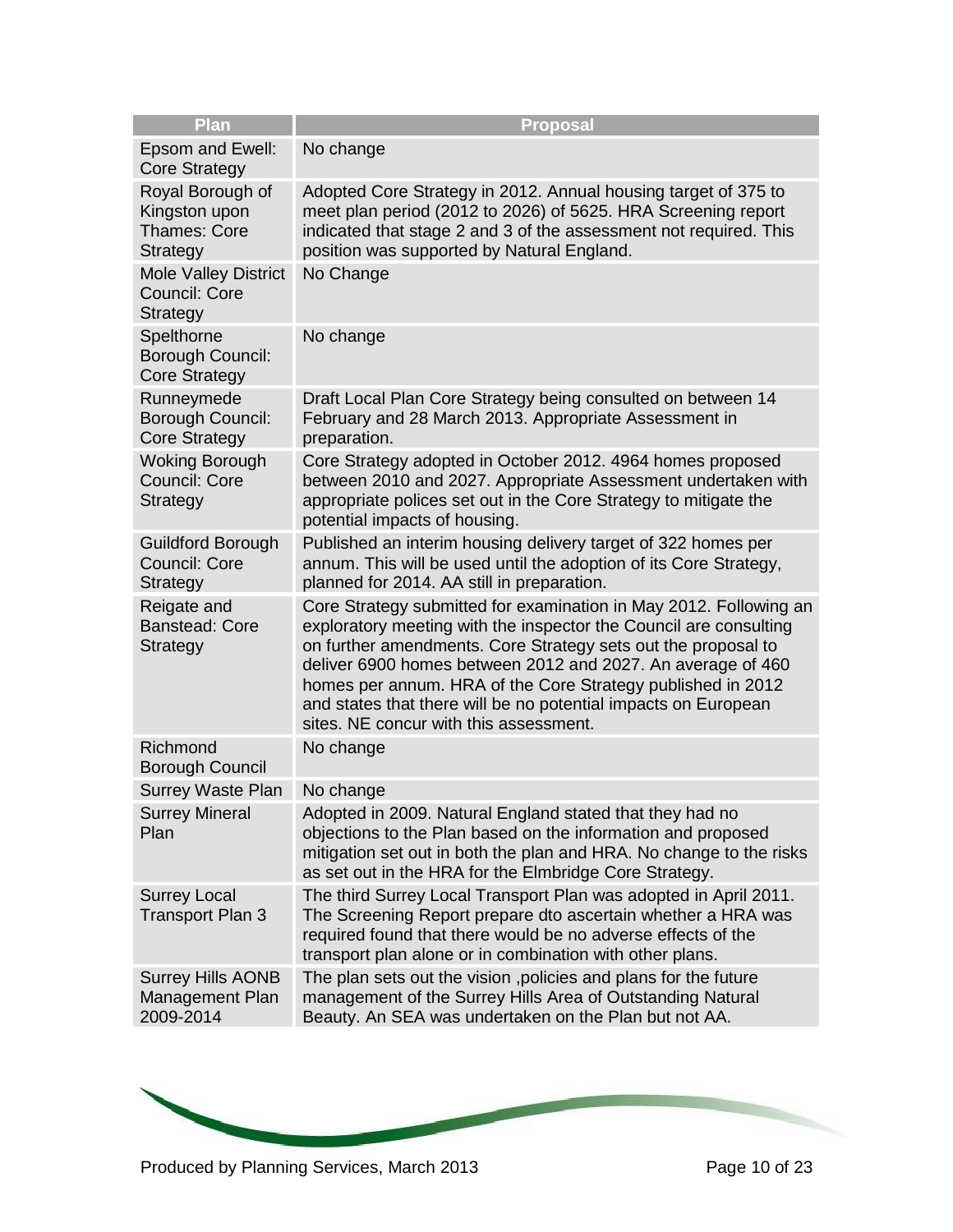| Plan                                                                    | <b>Proposal</b>                                                                                                                                                                                       |
|-------------------------------------------------------------------------|-------------------------------------------------------------------------------------------------------------------------------------------------------------------------------------------------------|
| River Mole Flood<br>Alleviation<br>Strategy                             | No change                                                                                                                                                                                             |
| <b>Lower Thames</b><br><b>Flood Risk</b><br>Management<br>Strategy      | The delivery of this strategy is currently on hold due to the lack of<br>available funding. A full assessment will be prepared at a later<br>stage once more detail to the final proposals are known. |
| Water Resources<br>Management<br><b>Plans</b>                           | No change.                                                                                                                                                                                            |
| The Mole:<br>Catchement<br>Abstraction<br>Management<br>Strategy (CAMS) | No change                                                                                                                                                                                             |
| <b>Strategic Flood</b><br><b>Risk Assessments</b>                       | No change. Planned to update the existing SFRA for Elmbridge in<br>2013.                                                                                                                              |

3.14 There are no significant changes with regard to other plans and strategies that impact on the European sites identified as potentially being adversely effected by plans and strategies in Elmbridge.

#### **Identification of likely impacts**

3.15 The potential impacts of development on European sites is set out in section 3.4 of the HRA for the Elmbridge Core Strategy. As Settlement ID Plans will not set out housing delivery above the levels established in the Core Strategy the likely impacts will be the same.

#### **Possible effects of the Settlement ID Plans**

3.16 Settlement ID Plans do not identify sites that will deliver, in combination, more development than that proposed in the Core Strategy or change the Spatial Strategy set out in the Core Strategy. The document will identify strategic development sites and protect key areas from inappropriate development through strategic designations for employment and open space. Any decisions regarding allocations and designations will be taken with regard to the Core Strategy and where they are not in conformity with the Core Strategy will not be taken forward into the main document. As such the possible effects, both alone and in combination, of this Plan should not vary from those established for the Core Strategy.

3.17 However, to ensure that the effects of this Plan do not differ from those outlined in the Core Strategy the potential effects on identified Natura 2000 sites have been considered and are presented below in Table 4.

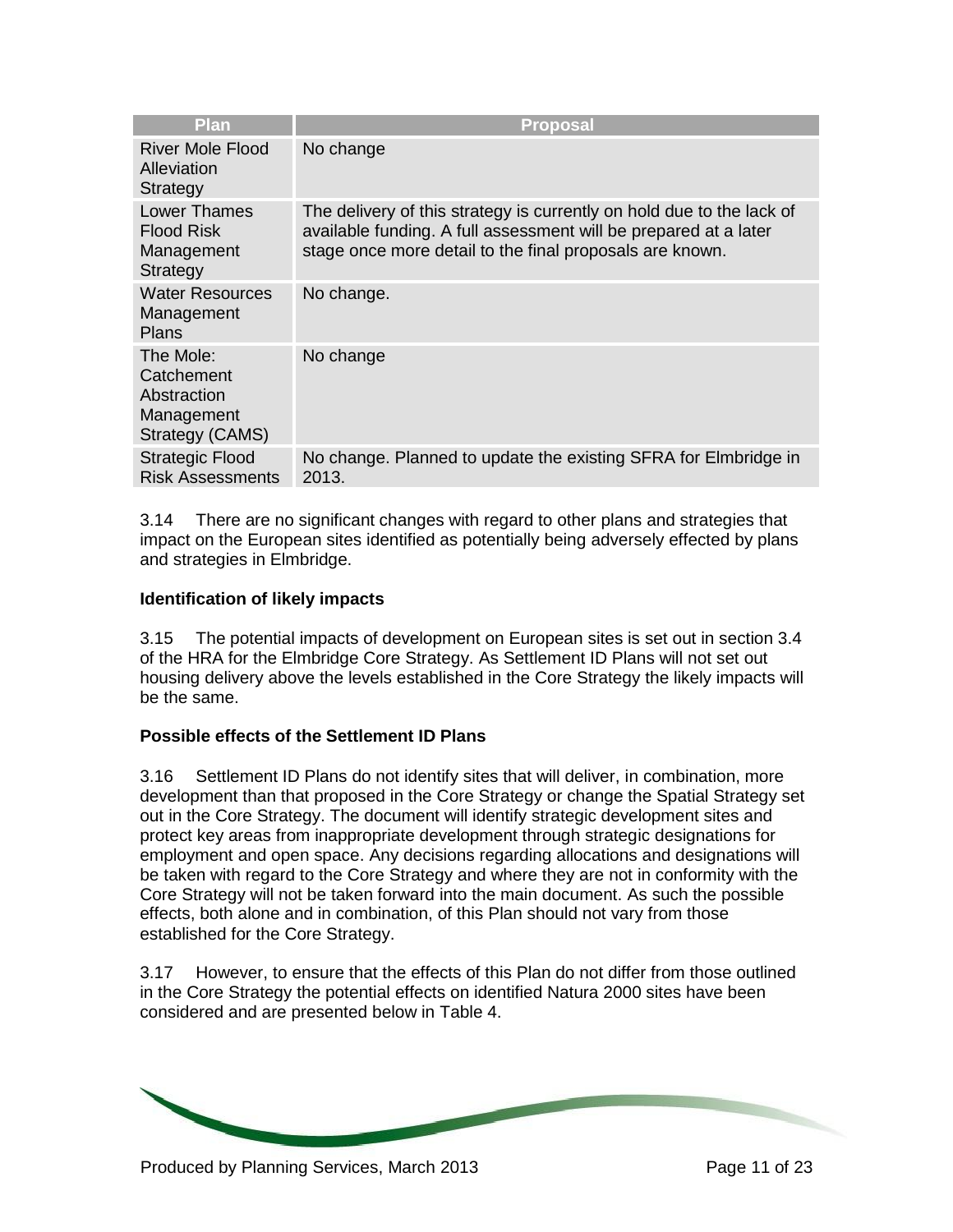3.18 The screening shows that there are no additional impacts to those that were identified in the Appropriate Assessment of the Core Strategy. The sites identified reflect the scale and distribution of develop set out in the Core Strategy and will not increase ether recreational use or urbanisation beyond levels already identified.

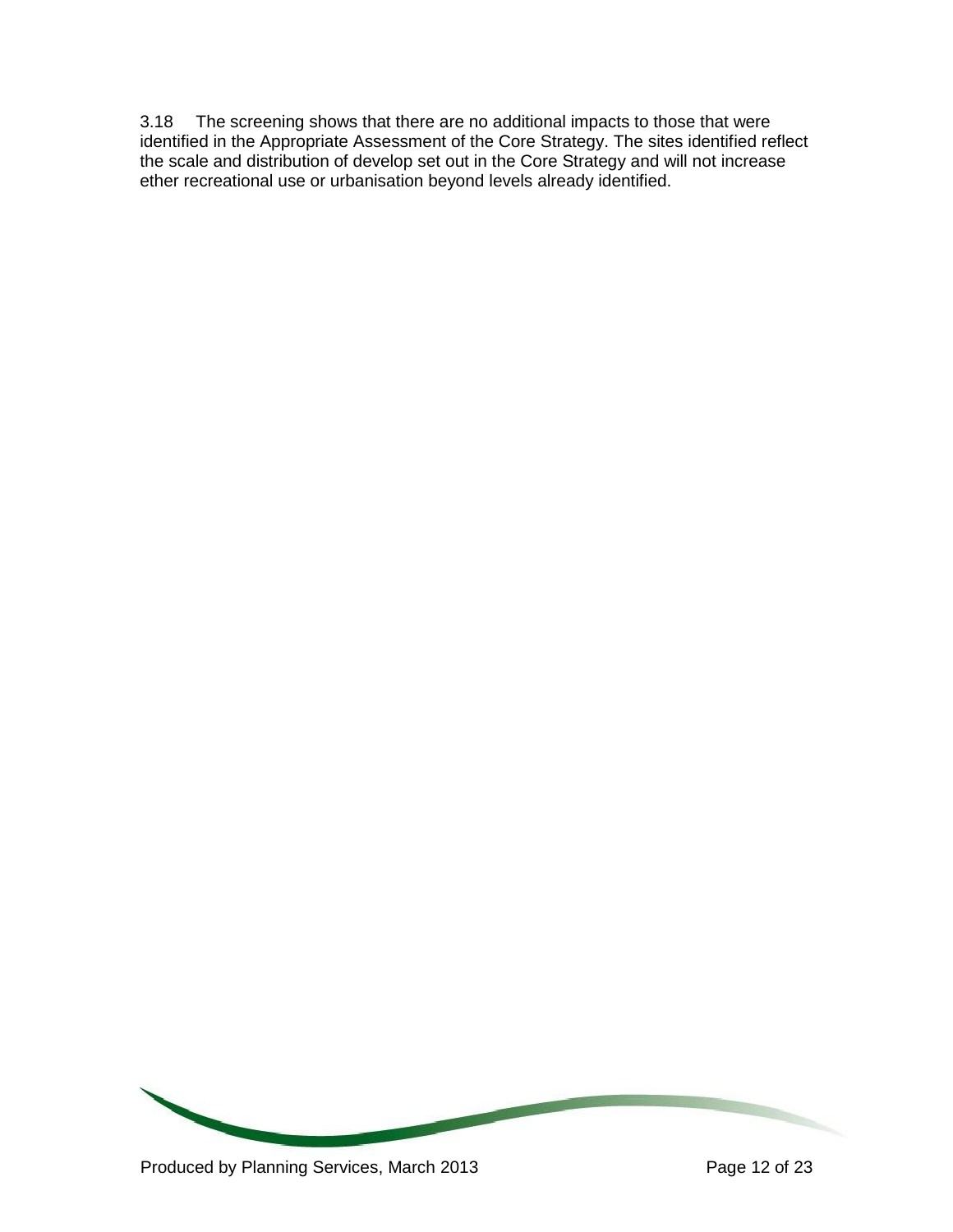|  |  | Table 4: Significant effects matrix for the Settlement ID Plans |  |
|--|--|-----------------------------------------------------------------|--|
|  |  |                                                                 |  |

| <b>Qualifying Features</b>                                                                                                                                                                                                                                                      | <b>Key environmental</b><br>conditions to support site<br>integrity                                                                                                                                                                                                                                            | <b>Comments on nature</b><br>conservation<br>importance and<br>vulnerability                                                                                                                                   | <b>Possible</b><br>impacts arising<br>from the<br>Settlement ID<br><b>Plan</b>                                                                                                                                                    | <b>Possible impacts</b><br>from other plans,<br>trends etc | Is there a<br>significant<br>risk of 'in<br>combination'<br>effects |
|---------------------------------------------------------------------------------------------------------------------------------------------------------------------------------------------------------------------------------------------------------------------------------|----------------------------------------------------------------------------------------------------------------------------------------------------------------------------------------------------------------------------------------------------------------------------------------------------------------|----------------------------------------------------------------------------------------------------------------------------------------------------------------------------------------------------------------|-----------------------------------------------------------------------------------------------------------------------------------------------------------------------------------------------------------------------------------|------------------------------------------------------------|---------------------------------------------------------------------|
| South West London Waterbodies SPA & RAMSAR                                                                                                                                                                                                                                      |                                                                                                                                                                                                                                                                                                                |                                                                                                                                                                                                                |                                                                                                                                                                                                                                   |                                                            |                                                                     |
| Comprises a series of<br>reservoirs and former<br>gravel pits that<br>support internationally<br>important numbers of<br>wintering gadwell and<br>northern shoveler (828.14<br>ha)<br>Also Great crested grebe,<br>great cormorant, Tufted<br>duck, Black-necked<br>grebe, Smew | • Lack of disturbance during<br>winter months;<br>• Areas of open water<br>• Areas of shallow water<br>(<300mm) for feeding;<br>• Presence and abundance of<br>aquatic plant and<br>invertebrate food;<br>• Adjacent banks for loafing;<br>• Relevant nearby<br>waterbodies used for<br>feeding and as refuges | • Current research<br>indicates that birds are<br>using a range of<br>waterbodies within the<br>area but outside the<br>SPA boundaries and<br>that these sites are<br>relevant to the integrity<br>of the SPA. | There are no<br>additional<br>impacts to that<br>identified in the<br>Appropriate<br>Assessment<br>from the Core<br>Strategy. ID<br>Plans will not<br>identify<br>development<br>above levels set<br>out in the Core<br>Strategy. | None                                                       | <b>No</b>                                                           |

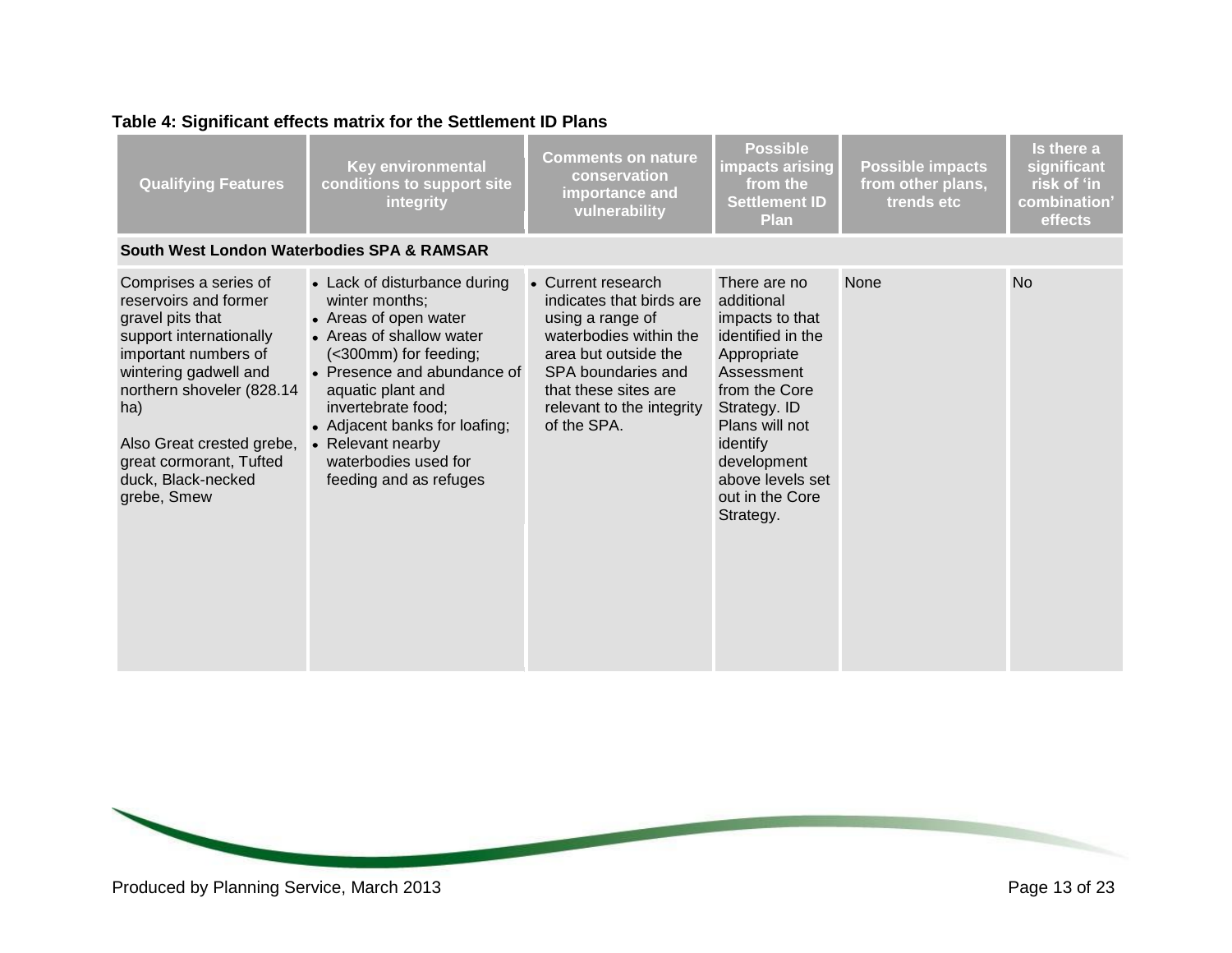| <b>Qualifying Features</b>                                                                                    | <b>Key environmental</b><br>conditions to support site<br>integrity                                                                                                                              | <b>Comments on nature</b><br>conservation<br>importance and<br>vulnerability                                                                                                                                                                                                                                                                                                                                                                                                                              | <b>Possible</b><br>impacts arising<br>from the<br><b>Settlement ID</b><br><b>Plan</b>                                                                                                                                                                                                                                                                                                                                     | <b>Possible impacts</b><br>from other plans,<br>trends etc                                                                                                   | Is there a<br>significant<br>risk of 'in<br>combination'<br>effects                                                                                                                                                                                                                                          |
|---------------------------------------------------------------------------------------------------------------|--------------------------------------------------------------------------------------------------------------------------------------------------------------------------------------------------|-----------------------------------------------------------------------------------------------------------------------------------------------------------------------------------------------------------------------------------------------------------------------------------------------------------------------------------------------------------------------------------------------------------------------------------------------------------------------------------------------------------|---------------------------------------------------------------------------------------------------------------------------------------------------------------------------------------------------------------------------------------------------------------------------------------------------------------------------------------------------------------------------------------------------------------------------|--------------------------------------------------------------------------------------------------------------------------------------------------------------|--------------------------------------------------------------------------------------------------------------------------------------------------------------------------------------------------------------------------------------------------------------------------------------------------------------|
| <b>Thames Basin Heath SPA</b>                                                                                 |                                                                                                                                                                                                  |                                                                                                                                                                                                                                                                                                                                                                                                                                                                                                           |                                                                                                                                                                                                                                                                                                                                                                                                                           |                                                                                                                                                              |                                                                                                                                                                                                                                                                                                              |
| Nationally important<br>breeding populations of<br>nightjar, woodlark and<br>Dartford warbler (8274.72<br>ha) | • Acid soils<br>• Minimal air pollution<br>• Unpolluted water<br>• Unfragmented habitat<br>• Minimal recreational<br>pressure and low incidence<br>of wild fires Appropriate<br>grazing pressure | • Dependent on active<br>management.<br>• Lack of grazing and<br>other traditional<br>management practices<br>pose a threat.<br>Traditional<br>management is being<br>implemented through<br>schemes such as<br>Countryside<br>Stewardship and<br><b>Wildlife Enhancement</b><br>Scheme.<br>• Development pressure<br>on neighbouring land<br>and the cumulative and<br>indirect effects of<br>neighbouring<br>developments also<br>pose a potential long-<br>term problem. e.g.<br>housing developments. | <b>ID Plans will not</b><br>identify<br>development<br>above levels set<br>out in the Core<br>Strategy and as<br>such there will<br>be no additional<br>impacts.<br>However, it will<br>be necessary to<br>assess the<br>impact of sites<br>within 5km to<br>7km of the<br><b>Thames Basin</b><br><b>Heaths Special</b><br><b>Protection Area</b><br>where an option<br>for greater than<br>50 units is taken<br>forward. | Recreational pressure,<br>general urbanisation<br>effects as a result of<br>increased recreational<br>pressure from new<br>development within<br>5km of SPA. | Yes - this has<br>been subject to<br>an appropriate<br>assessment as<br>part of the HRA<br>for the Core<br>Strategy. An<br>avoidance and<br>mitigation<br>strategy is set<br>out in Policy<br>CS13 and the<br><b>Thames Basin</b><br><b>Heath</b><br>Mitigation<br>Strategy will<br>support its<br>delivery. |

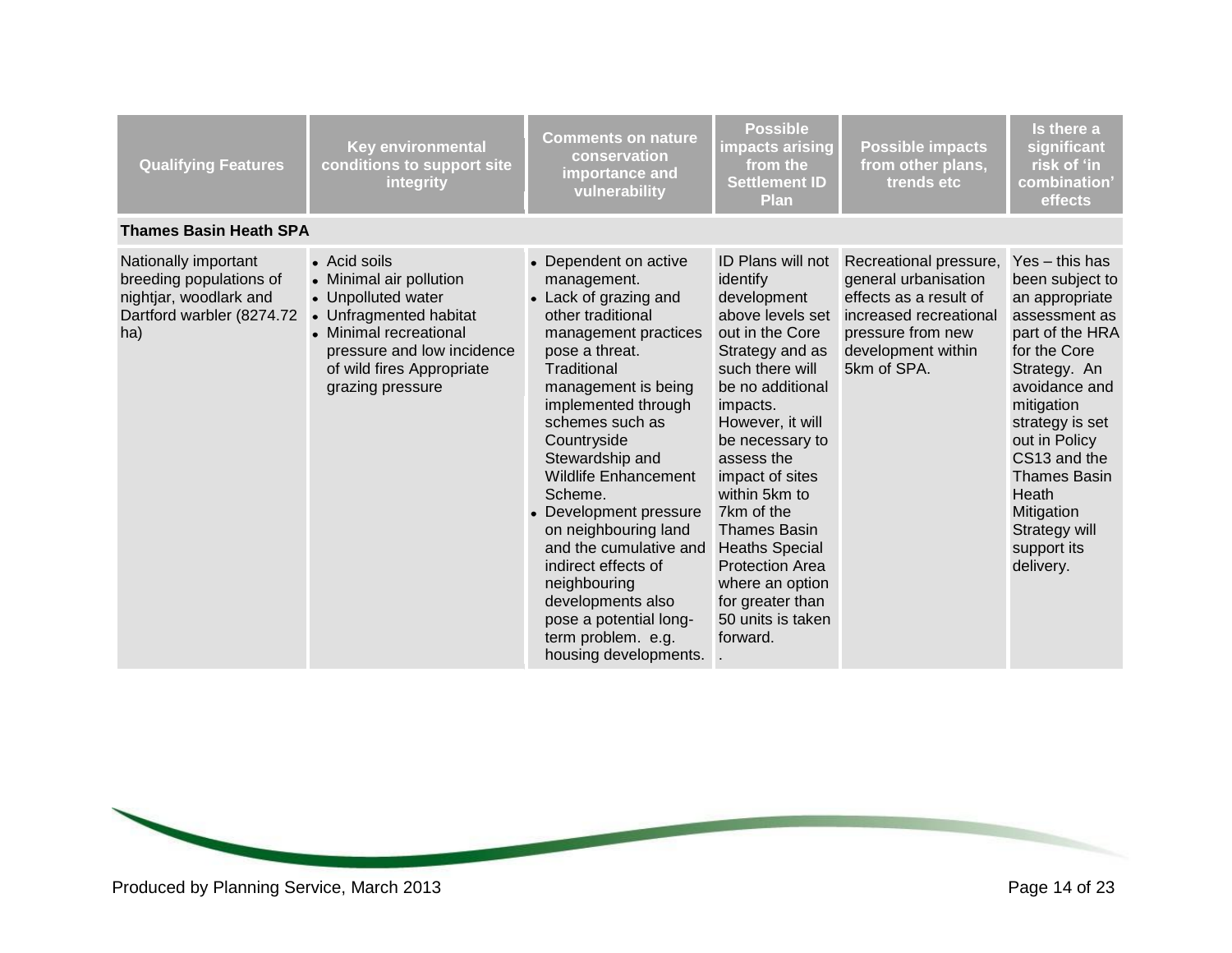| <b>Qualifying Features</b> | <b>Key environmental</b><br>conditions to support site<br>integrity | <b>Comments on nature</b><br>conservation<br>importance and<br>vulnerability                                                                                                                                                                                                                                                                                                                                                                                                                                                                                                                                                                                                                                                 | <b>Possible</b><br><b>impacts arising</b><br>from the<br><b>Settlement ID</b><br>Plan | <b>Possible impacts</b><br>from other plans,<br>trends etc | Is there a<br>significant<br>risk of 'in<br>combination'<br>effects |
|----------------------------|---------------------------------------------------------------------|------------------------------------------------------------------------------------------------------------------------------------------------------------------------------------------------------------------------------------------------------------------------------------------------------------------------------------------------------------------------------------------------------------------------------------------------------------------------------------------------------------------------------------------------------------------------------------------------------------------------------------------------------------------------------------------------------------------------------|---------------------------------------------------------------------------------------|------------------------------------------------------------|---------------------------------------------------------------------|
|                            |                                                                     | • Natural England<br>comment on planning<br>applications and<br>provide input into<br>structural and local<br>plans. A strategic<br>approach to<br>accommodating<br>development whilst<br>ensuring the<br>compatibility with<br>Habitats Regs is being<br>addressed through the<br><b>Thames Basin Heaths</b><br>Delivery Project.<br>• Tenure is mixture of<br>public, private, local<br>authorities and non-<br>governmental<br>organisations. MOD<br>and local authorities<br>significant landowners.<br>Local authority land<br>often designated as<br>public open space and<br>used heavily for<br>informal recreation.<br>Private owners -<br>management<br>addressed through Site<br>Management<br>Statement process. |                                                                                       |                                                            |                                                                     |
|                            |                                                                     |                                                                                                                                                                                                                                                                                                                                                                                                                                                                                                                                                                                                                                                                                                                              |                                                                                       |                                                            |                                                                     |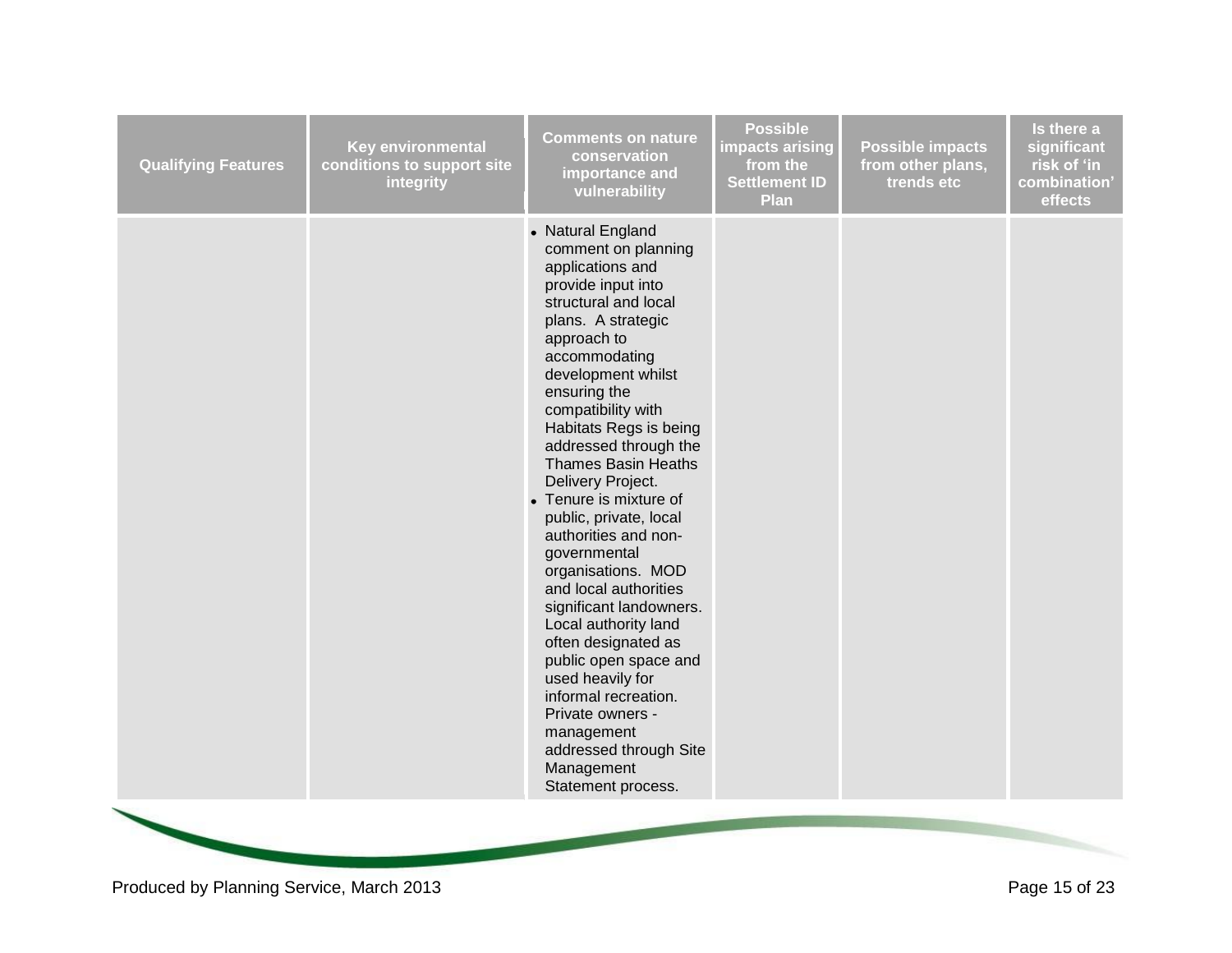| <b>Qualifying Features</b>                                                                                                                                                                    | <b>Key environmental</b><br>conditions to support site<br><b>integrity</b>                                                                                                                                                                                                                                                                                                                   | <b>Comments on nature</b><br>conservation<br>importance and<br>vulnerability                                                                                                                                                                                                                                                                                | <b>Possible</b><br>impacts arising<br>from the<br><b>Settlement ID</b><br><b>Plan</b>                                                                                                                                             | <b>Possible impacts</b><br>from other plans,<br>trends etc | Is there a<br>significant<br>risk of 'in<br>combination<br>effects |
|-----------------------------------------------------------------------------------------------------------------------------------------------------------------------------------------------|----------------------------------------------------------------------------------------------------------------------------------------------------------------------------------------------------------------------------------------------------------------------------------------------------------------------------------------------------------------------------------------------|-------------------------------------------------------------------------------------------------------------------------------------------------------------------------------------------------------------------------------------------------------------------------------------------------------------------------------------------------------------|-----------------------------------------------------------------------------------------------------------------------------------------------------------------------------------------------------------------------------------|------------------------------------------------------------|--------------------------------------------------------------------|
| Thursley, Ash, Pirbright and Chobham SAC                                                                                                                                                      |                                                                                                                                                                                                                                                                                                                                                                                              |                                                                                                                                                                                                                                                                                                                                                             |                                                                                                                                                                                                                                   |                                                            |                                                                    |
| Important for Northern<br>Atlantic wet heaths with<br>Erica tetrlix, European dry<br>heaths and examples of<br>depressions on peat<br>substrates of the<br><b>Rhynchosporion (5138</b><br>ha) | • Traditional management,<br>including grazing, bracken<br>control and shrub<br>clearance:<br>• Water quality (there can be<br>problems with diffuse<br>discharges from agricultural<br>fertilisation causing<br>eutrophication);<br>• Water levels<br>• Managed recreational<br>disturbance;<br>• Absence or management of<br>urbanisation effects e.g.<br>fires, fly-tipping, introduction | • Important site for<br>invertebrates.<br>• Mosaic of habitats<br>largely dependent on<br>active heathland<br>management.<br>• Insufficient gazing or<br>other traditional<br>practices, including<br>bracken control and<br>scrub clearance, is a<br>serious potential threat,<br>as is lowering of water<br>tables as a result of<br>abstraction or other | There are no<br>additional<br>impacts to that<br>identified in the<br>Appropriate<br>Assessment<br>from the Core<br>Strategy. ID<br>Plans will not<br>identify<br>development<br>above levels set<br>out in the Core<br>Strategy. | <b>None</b>                                                | <b>No</b>                                                          |

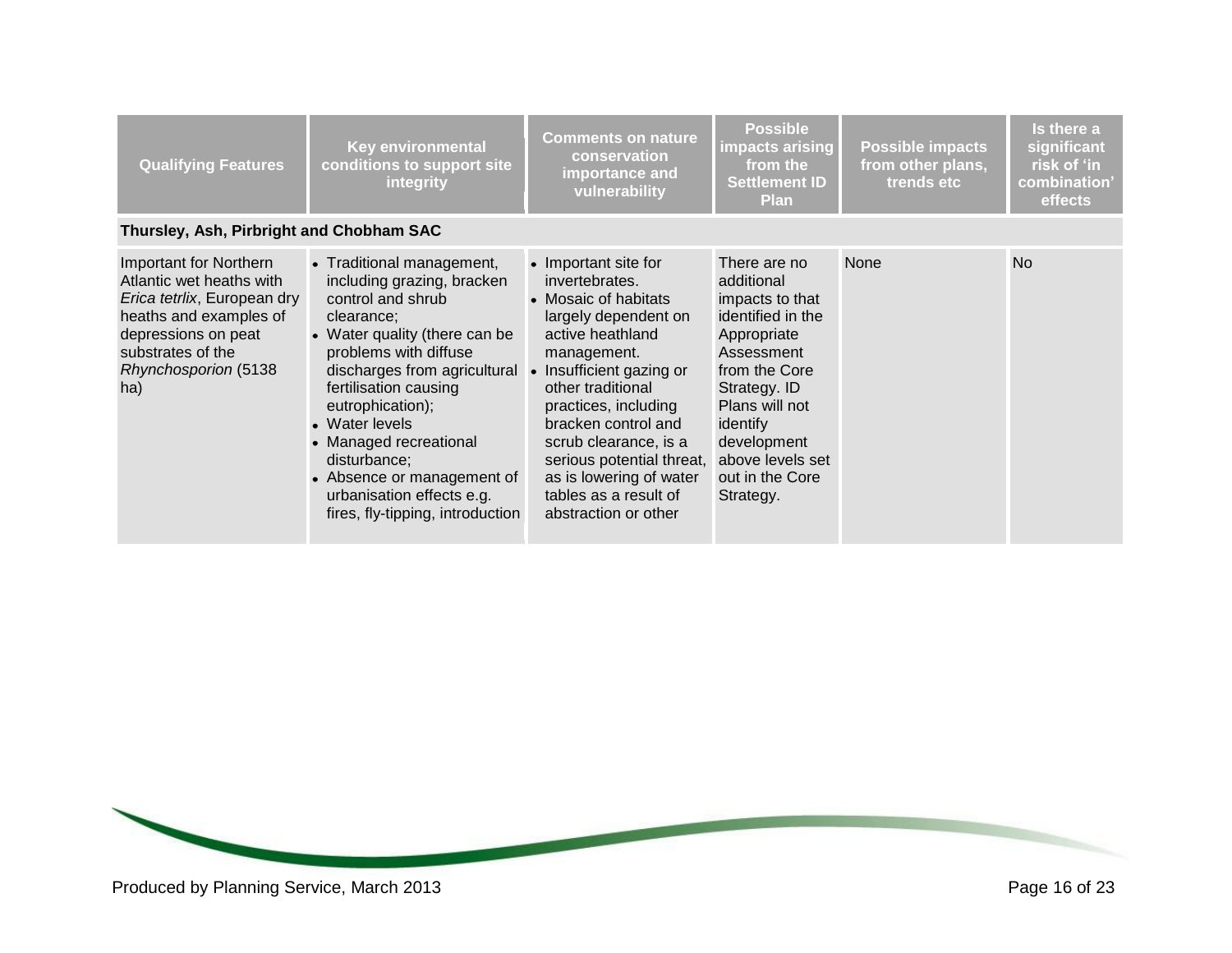| <b>Qualifying Features</b> | <b>Key environmental</b><br>conditions to support site<br>integrity                                                               | <b>Comments on nature</b><br>conservation<br>importance and<br>vulnerability                                                                                                                                                                                                                                                                                                                                                                                                                                                                                                                                                                                                                                                                                                                                                                                                                                             | <b>Possible</b><br>impacts arising<br>from the<br><b>Settlement ID</b><br><b>Plan</b> | <b>Possible impacts</b><br>from other plans,<br>trends etc | Is there a<br>significant<br>risk of 'in<br>combination'<br>effects |
|----------------------------|-----------------------------------------------------------------------------------------------------------------------------------|--------------------------------------------------------------------------------------------------------------------------------------------------------------------------------------------------------------------------------------------------------------------------------------------------------------------------------------------------------------------------------------------------------------------------------------------------------------------------------------------------------------------------------------------------------------------------------------------------------------------------------------------------------------------------------------------------------------------------------------------------------------------------------------------------------------------------------------------------------------------------------------------------------------------------|---------------------------------------------------------------------------------------|------------------------------------------------------------|---------------------------------------------------------------------|
|                            | of non-native species;<br>• Minimal atmospheric or<br>direct pollution (nitrogen<br>deposition can affect<br>heathland habitats); | reasons which could<br>cause loss or damage<br>to wet heath and mire<br>communities.<br>• Grazing trials have<br>been established on<br>several parts of the site<br>with great success, but<br>currently extensive<br>grazing is absent from<br>much of the site.<br>• Indirect effects of<br>neighbouring housing<br>developments pose a<br>potential long-term<br>problem, but can<br>probably be addressed<br>through the planning<br>system.<br>• Measures are also<br>needed to address<br>recreational pressures,<br>including disturbance to<br>wildlife and fires<br>resulting from arson,<br>which may pose a<br>serious risk to habitats<br>and some species.<br>• MoD major landowner<br>- firing ranges and<br>military exercises.<br>Memorandum of<br>understanding exists<br>between Natural<br>England and MoD<br>through which impacts<br>are regulated. MoD<br>have comprehensive<br>management plans. |                                                                                       |                                                            |                                                                     |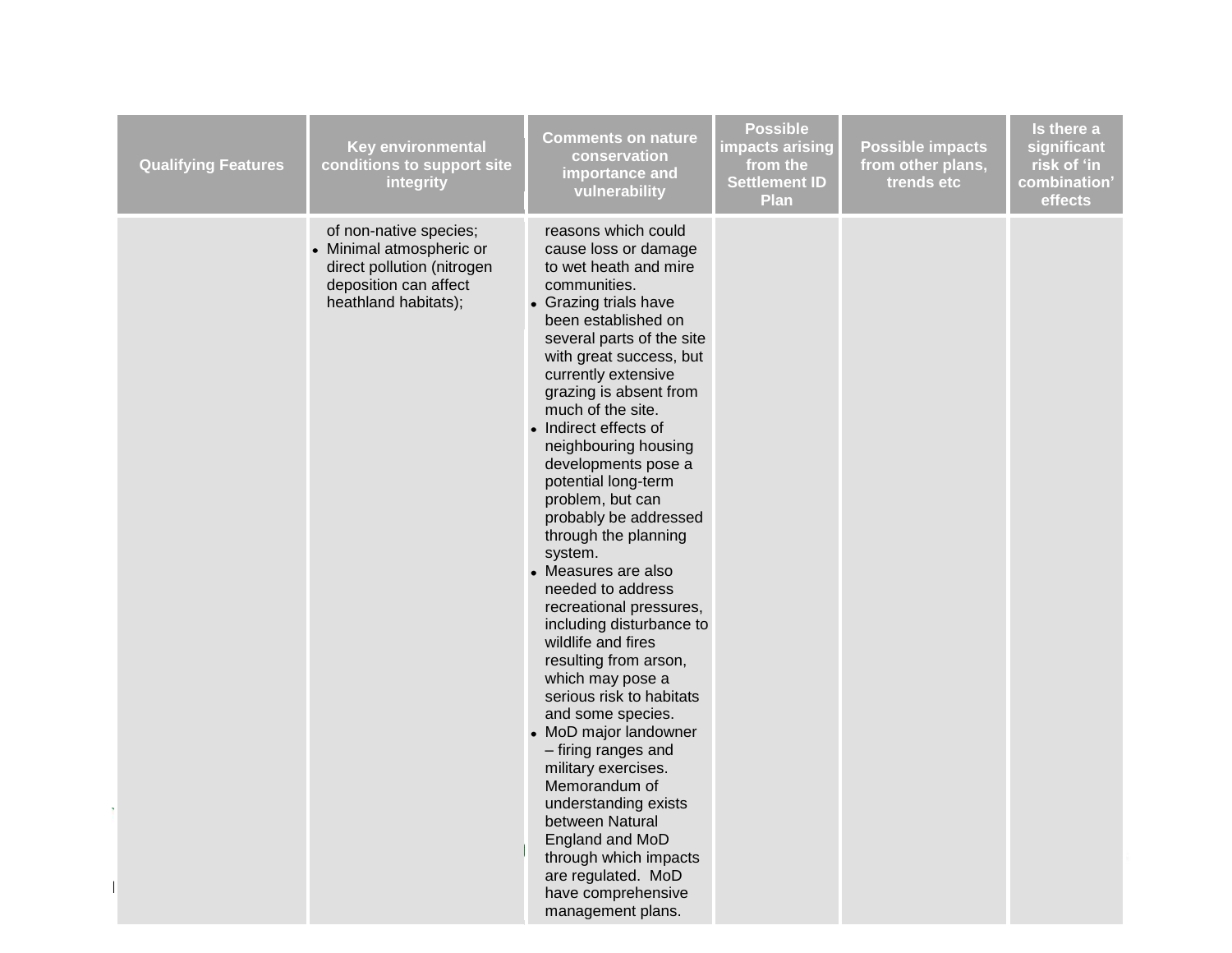| <b>Qualifying Features</b>                                                                                                                                                                                                                                                                                                             | <b>Key environmental</b><br>conditions to support site<br>integrity                                                                                                                                                                                                                                                                                                                                                                                                                                                                                                                                                                                                                                                                                                                               | <b>Comments on nature</b><br>conservation<br>importance and<br>vulnerability                                                                                                                                                                                                                                                                                                                                                                                  | <b>Possible</b><br>impacts arising<br>from the<br><b>Settlement ID</b><br><b>Plan</b>                                                                                                                           | <b>Possible impacts</b><br>from other plans,<br>trends etc | Is there a<br>significant<br>risk of 'in<br>combination<br>effects |
|----------------------------------------------------------------------------------------------------------------------------------------------------------------------------------------------------------------------------------------------------------------------------------------------------------------------------------------|---------------------------------------------------------------------------------------------------------------------------------------------------------------------------------------------------------------------------------------------------------------------------------------------------------------------------------------------------------------------------------------------------------------------------------------------------------------------------------------------------------------------------------------------------------------------------------------------------------------------------------------------------------------------------------------------------------------------------------------------------------------------------------------------------|---------------------------------------------------------------------------------------------------------------------------------------------------------------------------------------------------------------------------------------------------------------------------------------------------------------------------------------------------------------------------------------------------------------------------------------------------------------|-----------------------------------------------------------------------------------------------------------------------------------------------------------------------------------------------------------------|------------------------------------------------------------|--------------------------------------------------------------------|
| <b>Mole Gap to Reigate Escarpment SAC</b>                                                                                                                                                                                                                                                                                              |                                                                                                                                                                                                                                                                                                                                                                                                                                                                                                                                                                                                                                                                                                                                                                                                   |                                                                                                                                                                                                                                                                                                                                                                                                                                                               |                                                                                                                                                                                                                 |                                                            |                                                                    |
| • Natural box scrub<br>Dry grasslands and<br>scrublands on chalk or<br>limestone<br>• Dry grasslands and<br>scrublands on chalk or<br>limestone, including<br>important orchid sites<br>• Yew-dominated<br>woodland<br>Dry heaths<br>Beech forests on neutral<br>to rich soils<br>Great crested newt<br>Bechstein's bat (887.68<br>ha) | • Appropriate management:<br>grazing.<br>• Absence of direct<br>fertilization.<br>• Minimal air pollution.<br>• Low recreational pressure.<br>• Absence of urbanization<br>effects, e.g. introduction of<br>invasive non-native species.<br>• Suitable foraging and<br>refuge habitat within 500m<br>of the pond.<br>• Relatively unpolluted water<br>of roughly neutral pH.<br>• Some ponds deep enough<br>to retain water throughout<br>February to August at least<br>one year in every three.<br>• In a wider context, great<br>crested newts require good<br>connectivity of landscape<br>features (ponds, hedges<br>etc) as they often live as a<br>metapopulation.<br>• In a wider context, bats<br>require good connectivity of<br>landscape features to allow<br>foraging and commuting. | • Supports the only area<br>of stable box scrub in<br>the UK (due to natural<br>erosion on steep slope;<br>• Also supports a wide<br>range of calcareous<br>grassland types and is<br>particularly important<br>for orchids including the Plans will not<br>nationally scarce musk<br>orchid and man orchid;<br>• Also significant in<br>exhibiting transitions to<br>scarce scrub, woodland<br>and dry heath types,<br>notably yew woods and<br>chalk heath. | There are no<br>additional<br>impacts to that<br>identified in the<br>Appropriate<br>Assessment<br>from the Core<br>Strategy. ID<br>identify<br>development<br>above levels set<br>out in the Core<br>Strategy. | None                                                       | <b>No</b>                                                          |

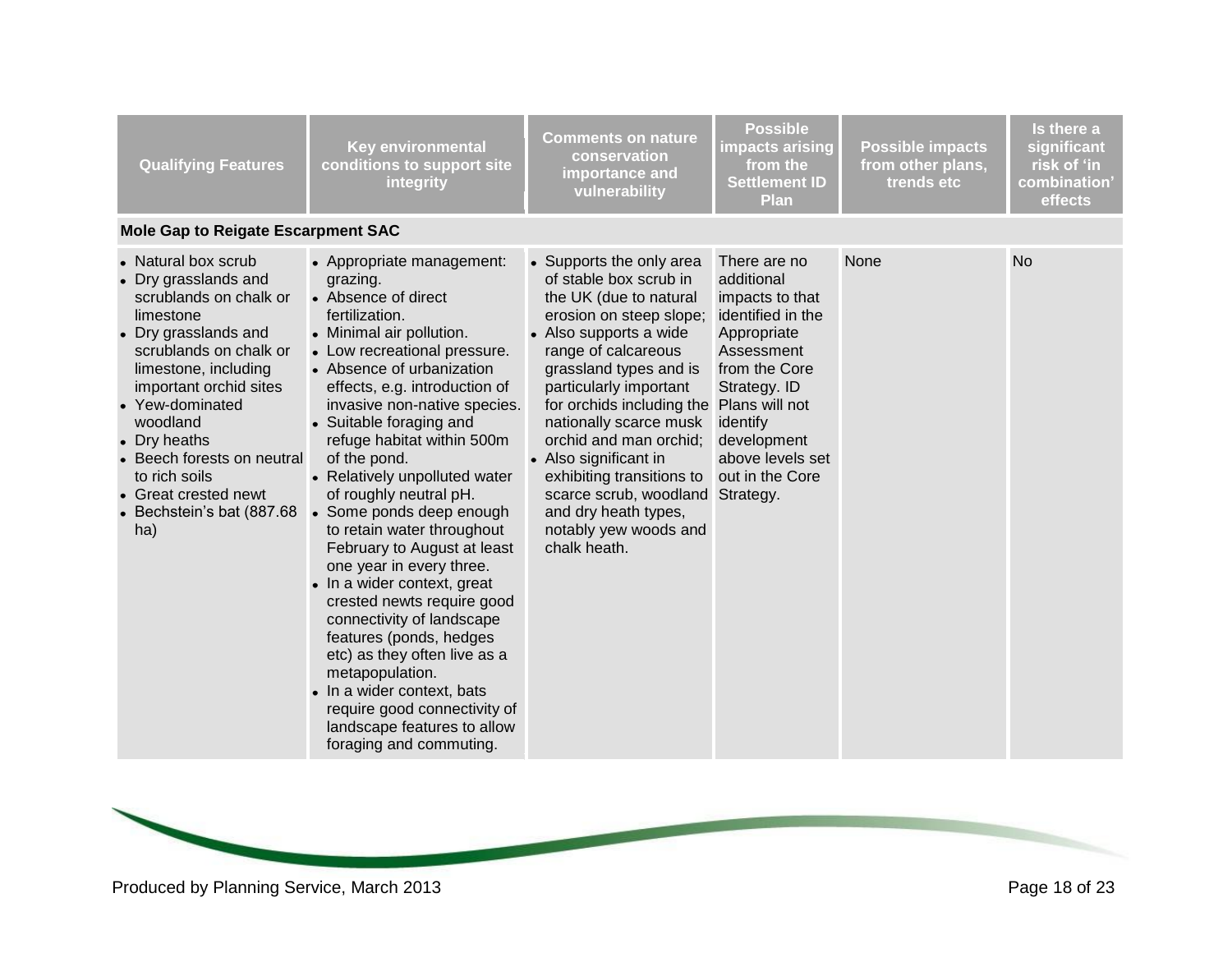| <b>Qualifying Features</b>                                                                                                       | <b>Key environmental</b><br>conditions to support site<br><b>integrity</b>                                                                                                                                                                                                                                                   | <b>Comments on nature</b><br>conservation<br>importance and<br>vulnerability                                                                                                                                                                                                                                                                                | <b>Possible</b><br>impacts arising<br>from the<br><b>Settlement ID</b><br><b>Plan</b>                                                                                                                                             | <b>Possible impacts</b><br>from other plans,<br>trends etc | Is there a<br>significant<br>risk of 'in<br>combination'<br>effects |
|----------------------------------------------------------------------------------------------------------------------------------|------------------------------------------------------------------------------------------------------------------------------------------------------------------------------------------------------------------------------------------------------------------------------------------------------------------------------|-------------------------------------------------------------------------------------------------------------------------------------------------------------------------------------------------------------------------------------------------------------------------------------------------------------------------------------------------------------|-----------------------------------------------------------------------------------------------------------------------------------------------------------------------------------------------------------------------------------|------------------------------------------------------------|---------------------------------------------------------------------|
| <b>Wimbledon Common SAC</b>                                                                                                      |                                                                                                                                                                                                                                                                                                                              |                                                                                                                                                                                                                                                                                                                                                             |                                                                                                                                                                                                                                   |                                                            |                                                                     |
| <b>Important for Stag Beetle</b><br>(Lucanus Cervus).<br>North Atlantic dry wet<br>heaths and European dry<br>heaths (348.31 ha) | • Number of old broad-leaved<br>trees and state of decay;<br>• Condition of old broad-<br>leaved trees – state of<br>decay;<br>• Position and degree of<br>exposure of old broad-<br>leaved trees and stumps;<br>• Quantity and size of broad-<br>leaved dead wood;<br>• Condition and position of<br>available dead timber. | • Proximity to urban area<br>means it suffers heavy<br>recreational pressure.<br>• Habitat for Stag Beetle,<br>for which this is only<br>one of 4 known<br>outstanding localities in<br>the UK.<br>• Site of national<br>importance for the<br>conservation of the<br>fauna of invertebrates<br>associated with the<br>decaying timber of<br>ancient trees. | There are no<br>additional<br>impacts to that<br>identified in the<br>Appropriate<br>Assessment<br>from the Core<br>Strategy. ID<br>Plans will not<br>identify<br>development<br>above levels set<br>out in the Core<br>Strategy. | None                                                       | <b>No</b>                                                           |

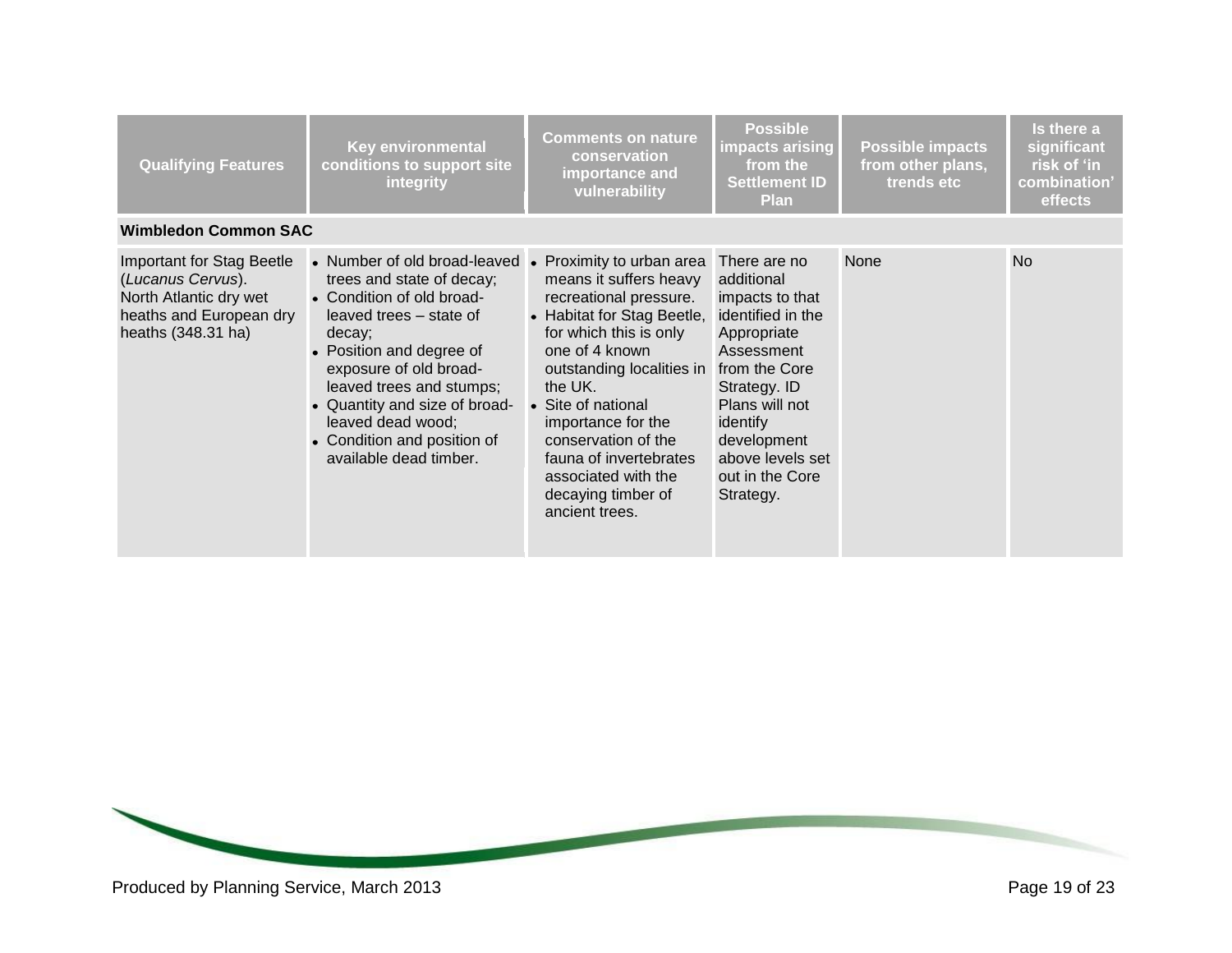| <b>Qualifying Features</b>                                          | <b>Key environmental</b><br>conditions to support site<br>integrity                                                                                                                                                                                                                                                          | <b>Comments on nature</b><br>conservation<br>importance and<br>vulnerability                                                                                                                                                                                                   | <b>Possible</b><br>impacts arising<br>from the<br><b>Settlement ID</b><br><b>Plan</b>                                                                                                                                             | <b>Possible impacts</b><br>from other plans,<br>trends etc | Is there a<br>significant<br>risk of 'in<br>combination<br>effects |
|---------------------------------------------------------------------|------------------------------------------------------------------------------------------------------------------------------------------------------------------------------------------------------------------------------------------------------------------------------------------------------------------------------|--------------------------------------------------------------------------------------------------------------------------------------------------------------------------------------------------------------------------------------------------------------------------------|-----------------------------------------------------------------------------------------------------------------------------------------------------------------------------------------------------------------------------------|------------------------------------------------------------|--------------------------------------------------------------------|
| <b>Richmond Park SAC</b>                                            |                                                                                                                                                                                                                                                                                                                              |                                                                                                                                                                                                                                                                                |                                                                                                                                                                                                                                   |                                                            |                                                                    |
| <b>Important for Stag Beetle</b><br>(Lucanus Cervus) (846.68<br>ha) | • Number of old broad-leaved<br>trees and state of decay;<br>• Condition of old broad-<br>leaved trees – state of<br>decay;<br>• Position and degree of<br>exposure of old broad-<br>leaved trees and stumps;<br>• Quantity and size of broad-<br>leaved dead wood;<br>• Condition and position of<br>available dead timber. | Proximity to urban area<br>means it suffers heavy<br>recreational pressure.<br>However this does not<br>directly affect the<br>European interest<br>feature.<br>• Habitat for Stag Beetle,<br>for which this is only<br>one of 4 known<br>outstanding localities in<br>the UK. | There are no<br>additional<br>impacts to that<br>identified in the<br>Appropriate<br>Assessment<br>from the Core<br>Strategy. ID<br>Plans will not<br>identify<br>development<br>above levels set<br>out in the Core<br>Strategy. | None                                                       | <b>No</b>                                                          |

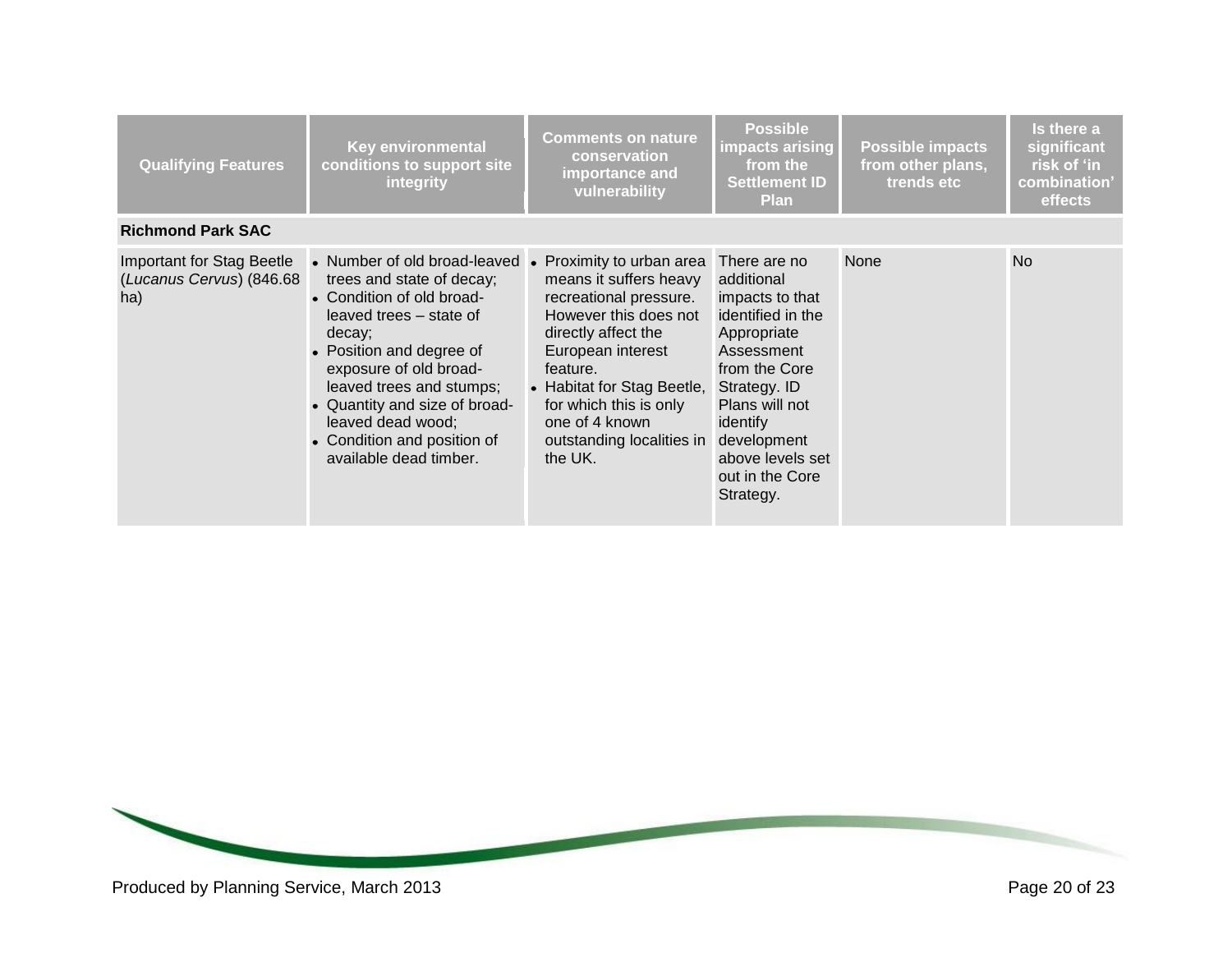| <b>Qualifying Features</b>                                                                                             | <b>Key environmental</b><br>conditions to support site<br>integrity                                                                                                                                                                                    | <b>Comments on nature</b><br>conservation<br>importance and<br>vulnerability                                                                                                                                                                                                                                                                                                                                                                                                                                                                                                                                                      | <b>Possible</b><br>impacts arising<br>from the<br><b>Settlement ID</b><br><b>Plan</b>                                                                                                                | <b>Possible impacts</b><br>from other plans,<br>trends etc | Is there a<br>significant<br>risk of 'in<br>combination'<br>effects |
|------------------------------------------------------------------------------------------------------------------------|--------------------------------------------------------------------------------------------------------------------------------------------------------------------------------------------------------------------------------------------------------|-----------------------------------------------------------------------------------------------------------------------------------------------------------------------------------------------------------------------------------------------------------------------------------------------------------------------------------------------------------------------------------------------------------------------------------------------------------------------------------------------------------------------------------------------------------------------------------------------------------------------------------|------------------------------------------------------------------------------------------------------------------------------------------------------------------------------------------------------|------------------------------------------------------------|---------------------------------------------------------------------|
| <b>Windsor Forest and Great Park SAC</b>                                                                               |                                                                                                                                                                                                                                                        |                                                                                                                                                                                                                                                                                                                                                                                                                                                                                                                                                                                                                                   |                                                                                                                                                                                                      |                                                            |                                                                     |
| • Dry oak-dominated<br>woodland<br>• Beech forests on acid<br>soils<br>• Violet click beetle<br>$(1687.26 \text{ ha})$ | • Minimal atmospheric<br>pollution - may increase the<br>susceptibility of beech trees<br>to disease and alter<br>epiphytic (lichen)<br>communities.<br>• Managed public access<br>(site is already heavily<br>accessed).<br>• Appropriate management. | • Site has the largest<br>number of veteran oaks additional<br>in Britain (and probably<br>in Europe);<br>• Identified as of potential Appropriate<br>international<br>importance for its<br>saproxylic (deadwood)<br>invertebrate fauna.<br>The site is thought to<br>support the largest of<br>the known populations<br>of the violet click beetle<br>in the UK. The special<br>invertebrate interest is<br>heavily dependent<br>upon a continuous<br>supply of very old<br>decaying trees;<br>• Trees are suffering,<br>perhaps from a<br>combination of drought,<br>higher average<br>temperatures and air<br>quality issues. | There are no<br>impacts to that<br>identified in the<br>Assessment<br>from the Core<br>Strategy. ID<br>Plans will not<br>identify<br>development<br>above levels set<br>out in the Core<br>Strategy. | None                                                       | <b>No</b>                                                           |

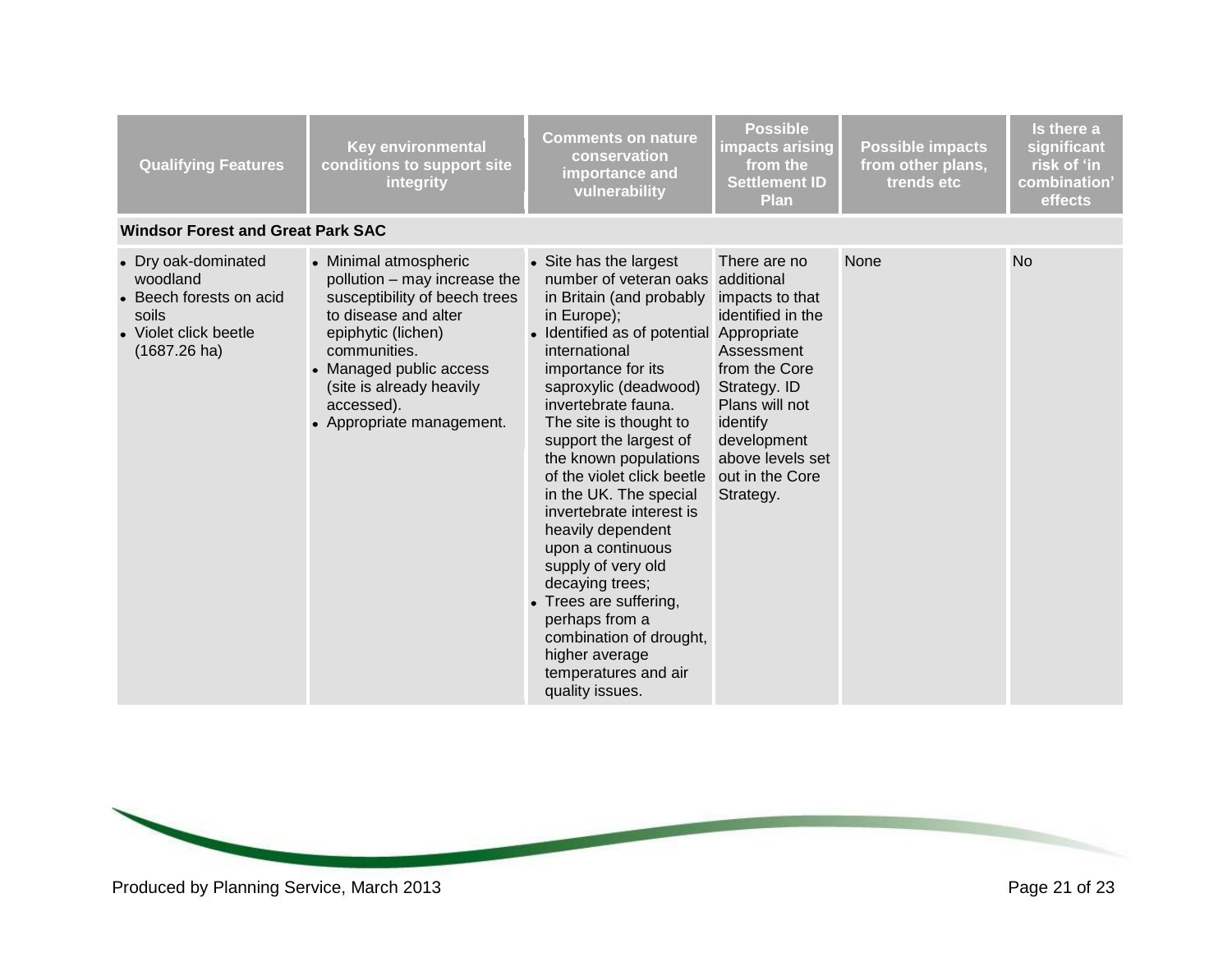# **4. Conclusion**

4.1 Settlement ID Plans do not seek to deliver development in a different manner, either in extent or location, to that set out in the Core Strategy. Any development proposed in these plans is therefore in conformity with the Core Strategy and subject to the mitigation required within that Strategy to minimise the impact of development on European sites. In particular any development that is proposed through these plans will be subject to the policy CS13 in the Core Strategy which sets out the Council's approach to addressing the impact on the Thames Basin Heaths SPA.

4.2 However, in addition the Council must assess the potential impact of development over 50 units that falls within five to seven kilometres on the SPA. Two sites have been identified that could potentially meet both of these criteria. Both of these sites will need to be assessed should the proposed allocation by for 50 or more residential units. Any mitigation required would then need to be clearly indicated within the Plan.

4.3 Therefore, in their totality, it is not expected that Settlement ID Plans will have any significant impacts, alone or in combination with other plans, on the integrity of the Natura 2000 sites to that identified in the HRA for the Core Strategy.